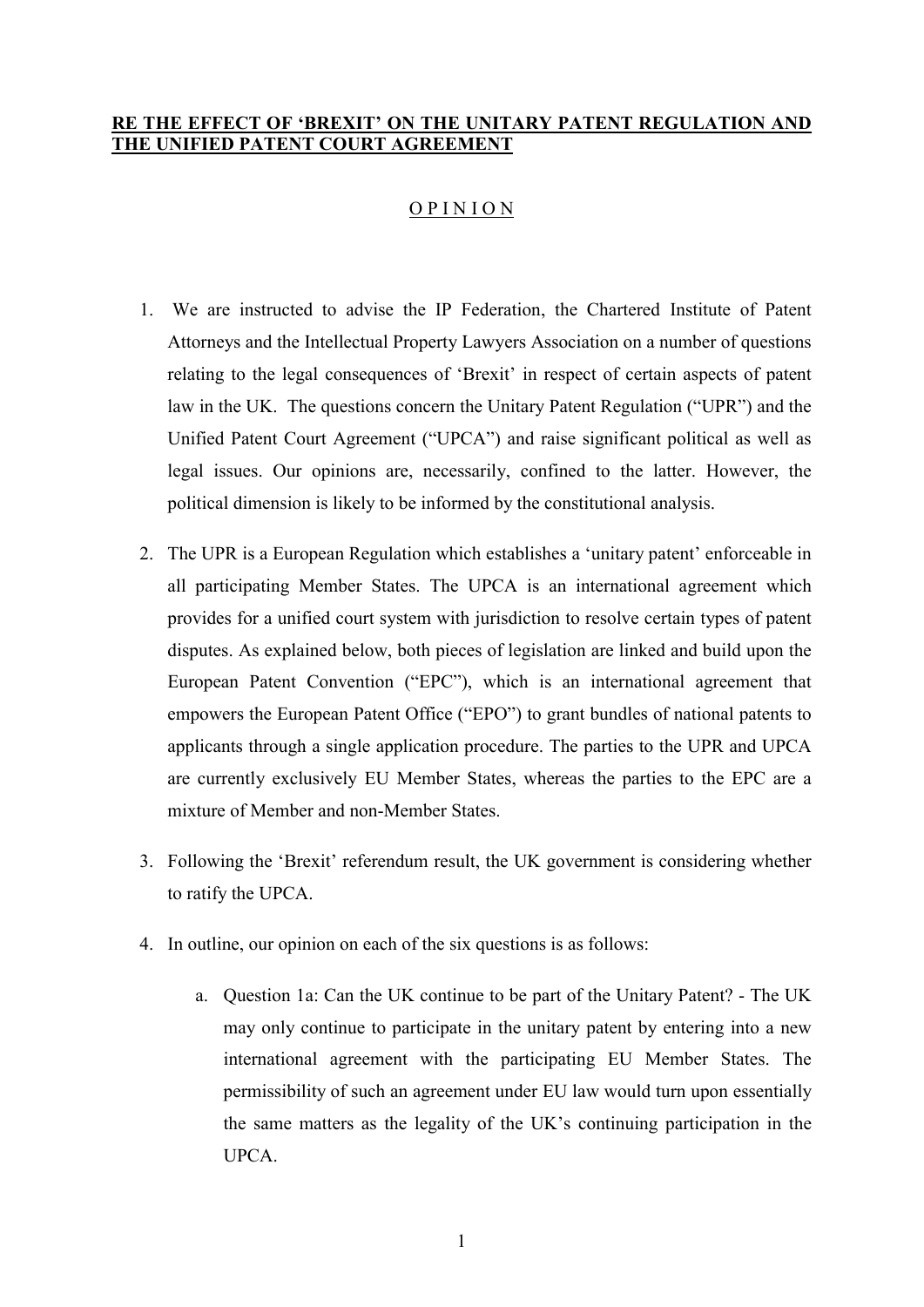- b. Question 1b: Can the UK continue to participate in the UPCA? It is legally possible for the UK to continue to participate in the UPCA after 'Brexit' (although the CJEU's reasoning in Opinion 1/09 is opaque and there is therefore a risk that the CJEU would find otherwise).
- c. Question 1c: Can the UK continue to host the Life Sciences/Chemistry section of the central division? – Provided that it is legally possible for the UK to continue to participate in the UPCA, there is no reason why it cannot continue to host a section of the central division.
- d. Question 2: What changes would have to be made to the UPCA? A number of amendments would have to be made to the Agreement, which we set out in detail below.
- e. Question 3: What would the UK have to sign up to? The UK's continued participation in the UPCA would require it to submit to EU law in its entirety as regards proceedings before the UPC. It would also need to sign up to an appropriate jurisdiction and enforcement regime (such as the Lugano Convention).
- f. Question 4: Does it matter whether the UK joins the EEA? Our advice does not depend upon whether the UK joins the EEA.
- g. Question 5: Is it possible or desirable to obtain an opinion from the CJEU? It would only be possible to obtain a pre-emptive opinion from the CJEU on the legality of the UPCA if the Union became a party to the Agreement.
- h. Question 6: What would be the consequences of 'Brexit' if the UK ratifies the UPCA without amendment? - If the UK ratified the UPCA, without amendment, and subsequently left the EU, any divisions of the UPC in the UK would have to cease operating. The transitional consequences of this are matters of detail to be negotiated as part of the UK's exit negotiations.
- 5. We make clear that our advice is confined to the six questions above, which all relate to the threshold issue of whether it is possible for the UK to participate in the UPCA.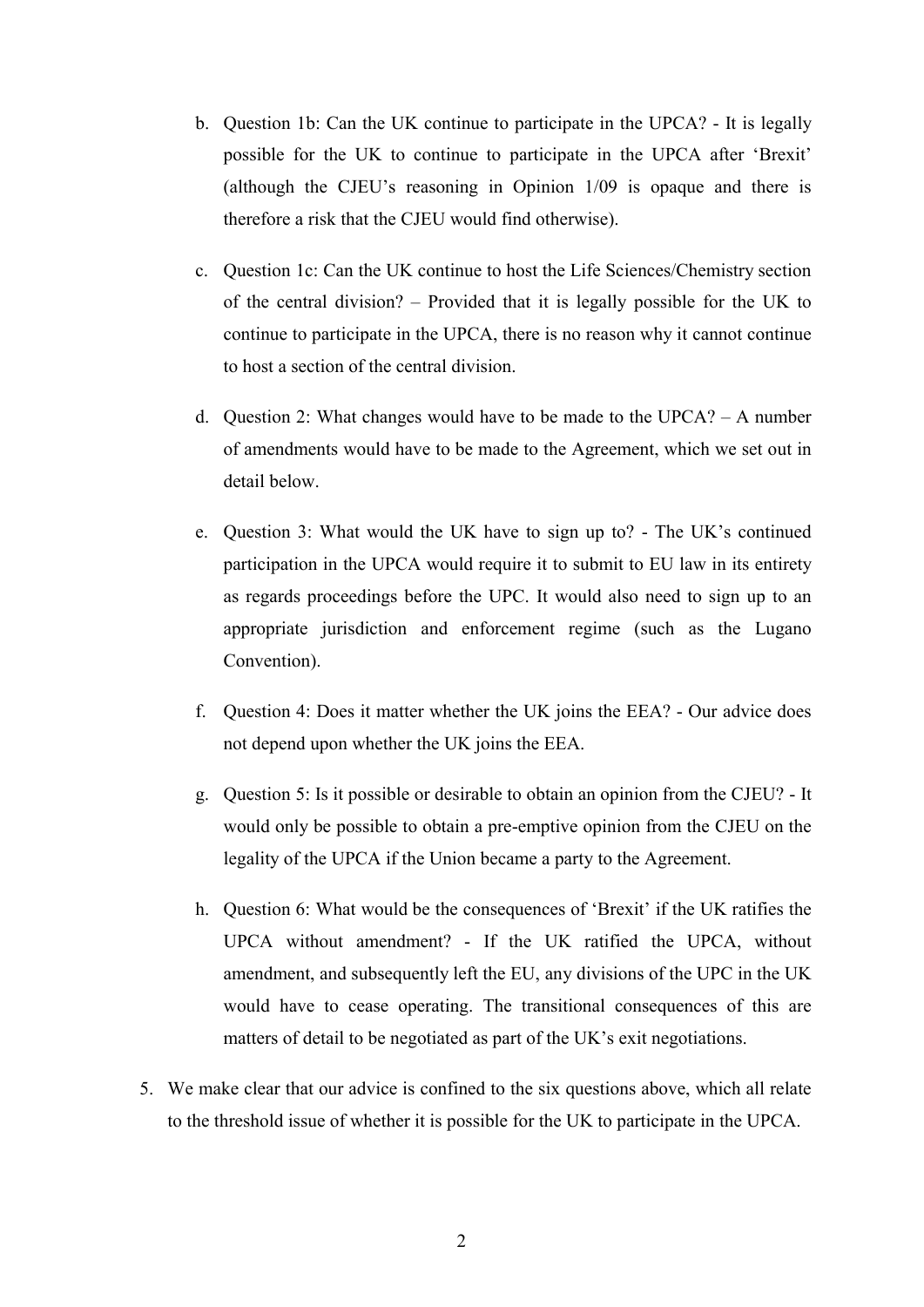6. We begin by setting out the relevant provisions of EU and international law (Section A) and then describing the constitutional consequences of 'Brexit' (Section B), before turning to the six questions which we have been asked to consider (Section C).

## **A. Relevant EU and international legislation and case-law**

## *i) The UPC Agreement*

- 7. The purpose of the UPCA is to establish a single court system for resolving certain types of patent disputes within the contracting states. Under the current system, patent disputes are heard by the national courts of the state in which the patent is registered. This has the effect that where a patent is registered in multiple states, there is the potential for a multiplicity of proceedings and, with it, the risk of inconsistent judgments.
- 8. Prior to the CJEU's Opinion 1/09, the parties to the UPCA were a mixture of EU Member and non-Member States. In its current (amended) form, the parties to the Agreement are exclusively EU Member States.
- 9. The UPCA will not enter into force unless the UK ratifies the Agreement. Article 89 provides that the Agreement shall enter into force four months after the deposit of the thirteenth ratification, which must include the three Member States in which the highest number of European patents had effect in the year prior to signature of the Agreement. The UK is one of those three Member States. A refusal by the UK to ratify the Agreement will therefore delay, potentially indefinitely, the entry into force of the entire scheme.
- 10. We begin by setting out the relevant terms of the UPCA. As regards the nature and composition of the Court ("the UPC"), the Agreement provides as follows:
	- a. Article 1 provides that the UPC *"shall be a court common to the Contracting Member States and thus subject to the same obligations under Union law as any national court"*.
	- b. Broadly speaking, the UPC has jurisdiction over actions for (i) infringement; and (ii) revocation of patents (Article 31(1)).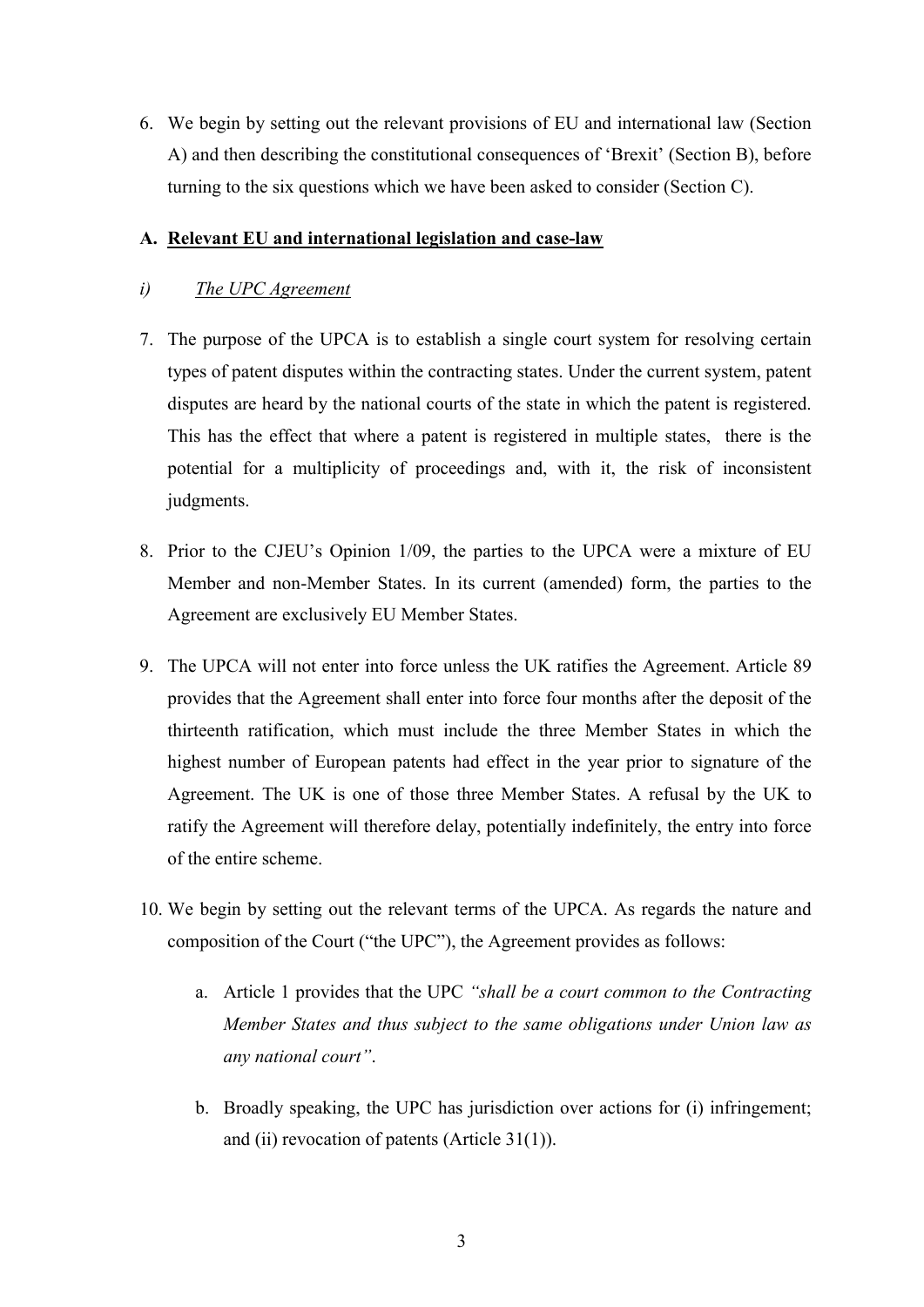- c. The Court comprises a Court of First Instance and a Court of Appeal (Article  $6(1)$ ).
- d. The Court of First Instance comprises a central division and a number of local and regional divisions (Article 7(1)).
- e. The central division of the Court of First Instance has its seat in Paris. There are also sections of the Court in Munich and London (Article 7(2)). The central division will (mainly) hear revocation actions.
- f. There will also be local and regional divisions of the Court of First Instance, which will be set up in individual Member States or groups thereof, upon the request of the relevant Member State(s) (Article  $7(3)$ ).<sup>1</sup> These divisions will (mainly) hear infringement actions.
- g. There will be a Court of Appeal with its seat in Luxembourg (Article 9(5)).

## 11. As regards the relationship between the Court and EU law, the Agreement provides:

- a. The Court shall, *"as a court common to the Contracting Member States and as part of their judicial system … cooperate with the [CJEU] to ensure the correct … and uniform application of Union law … in accordance with Article 267 TFEU in particular"*. Decisions of the CJEU are binding on the Court  $(A$ rticle 21)<sup>2</sup>
- b. The Court is required to apply (i) Union law, (ii) the law contained in the UPCA, (iii) the law contained in the European Patent Convention ("EPC") and (iv) the law contained in other international agreements applicable to patents and national law (Article 24).
- c. The Court is required to *"apply Union law in its entirety and … respect its primacy"* (Article 20). Union law must therefore be applied in preference to the other sources of law mentioned in Article 24.

<sup>1</sup> Only one local division may be set up per 100 cases per year commenced in the requesting Member State, subject to a maximum of four local divisions in the relevant state (Article 7(4)).

 $^2$  Article 38 of the Statute of the UPC, which is appended to the UPCA, provides that the procedures established by the CJEU for referrals for preliminary rulings within the EU shall apply.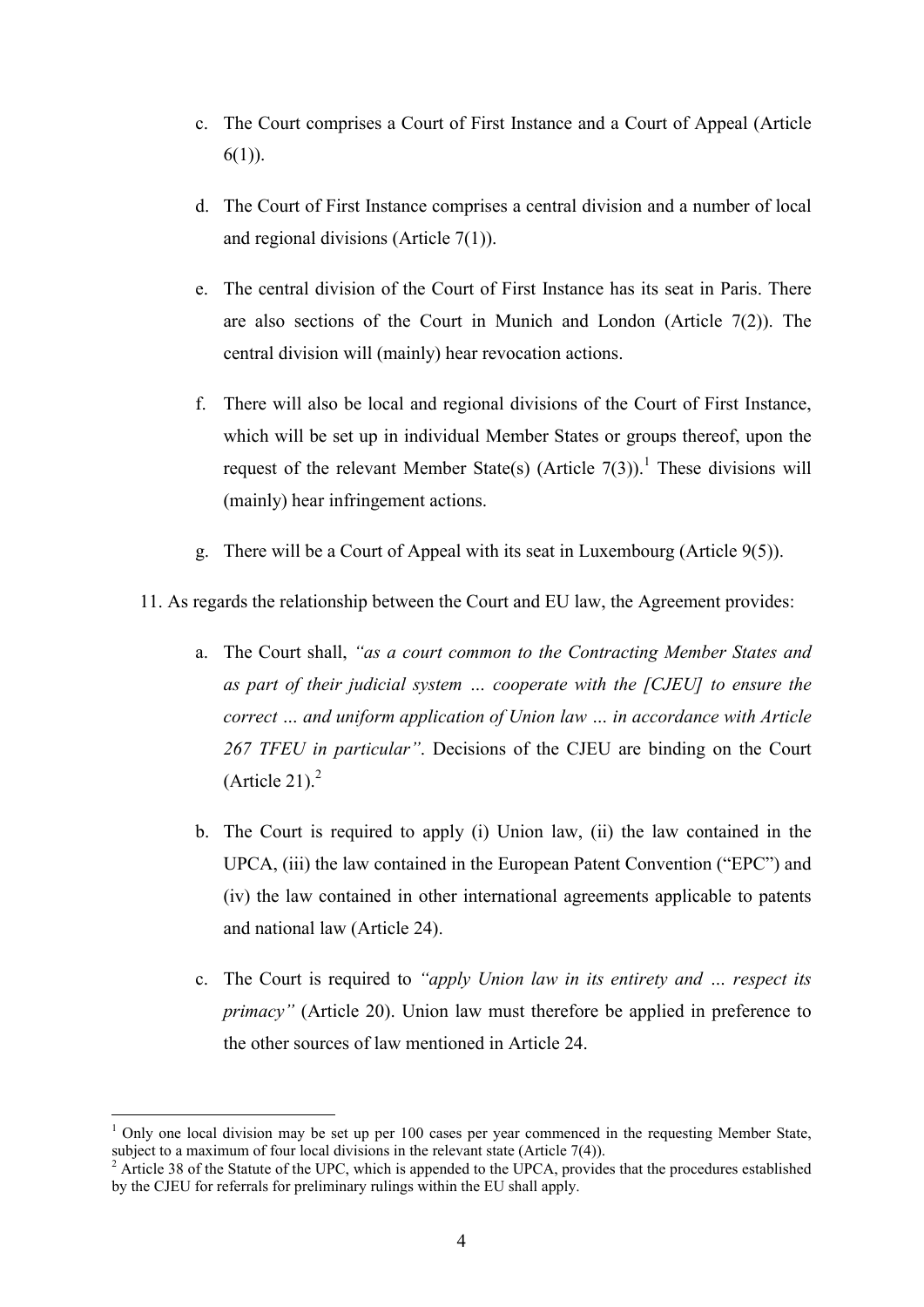- d. The Contracting Member States are *"jointly and severally liable for damage resulting from an infringement of Union law by the Court of Appeal [in Luxembourg]"* (Article 22(1)).
- e. Actions of the Court are attributable to Contracting Member States both individually and collectively, *"including for the purposes of Articles 258, 259 and 260 TFEU"* (Article 23).<sup>3</sup>
- 12. As regards the jurisdiction of the Court and enforcement of its judgments, the Agreement provides as follows:
	- a. The international jurisdiction of the Court shall be established in accordance with the Brussels Regulation or, where applicable, the Lugano Convention (Article 31). $<sup>4</sup>$ </sup>
	- b. The Court has exclusive jurisdiction over specified types of patent proceedings (essentially revocation and infringement actions) (Article 32(1)).
	- c. The Agreement contains its own provisions for allocating cases between the Court's internal divisions (Article 33(1)). Broadly speaking, infringement actions must be brought in the local or regional division of the State where (i) an infringement has occurred or is likely to occur; or (ii) the Defendant has its residence or principal place of business (Articles 33(1) and (2)). Where the relevant State does not have a local or regional division, the case is allocated to the central division (Article 33(1)).
	- d. By contrast, actions for revocation must, subject to certain exceptions, be brought before the Central Division (Article 33(4)).
	- e. Where there is a pending infringement action before any division of the Court of First Instance, an equivalent action may not be brought before any other division (Article 33(2)) (i.e. there is an internal *lis pendens* rule between divisions of the Court).

<sup>&</sup>lt;sup>3</sup> Articles 258, 259 and 260 set out the procedure for bringing proceedings for infringement of EU law against Member States.

 $4$  This provision must be read alongside Regulation 542/2014, which amends the Recast Brussels Regulation to make specific provision for the jurisdiction of the UPC.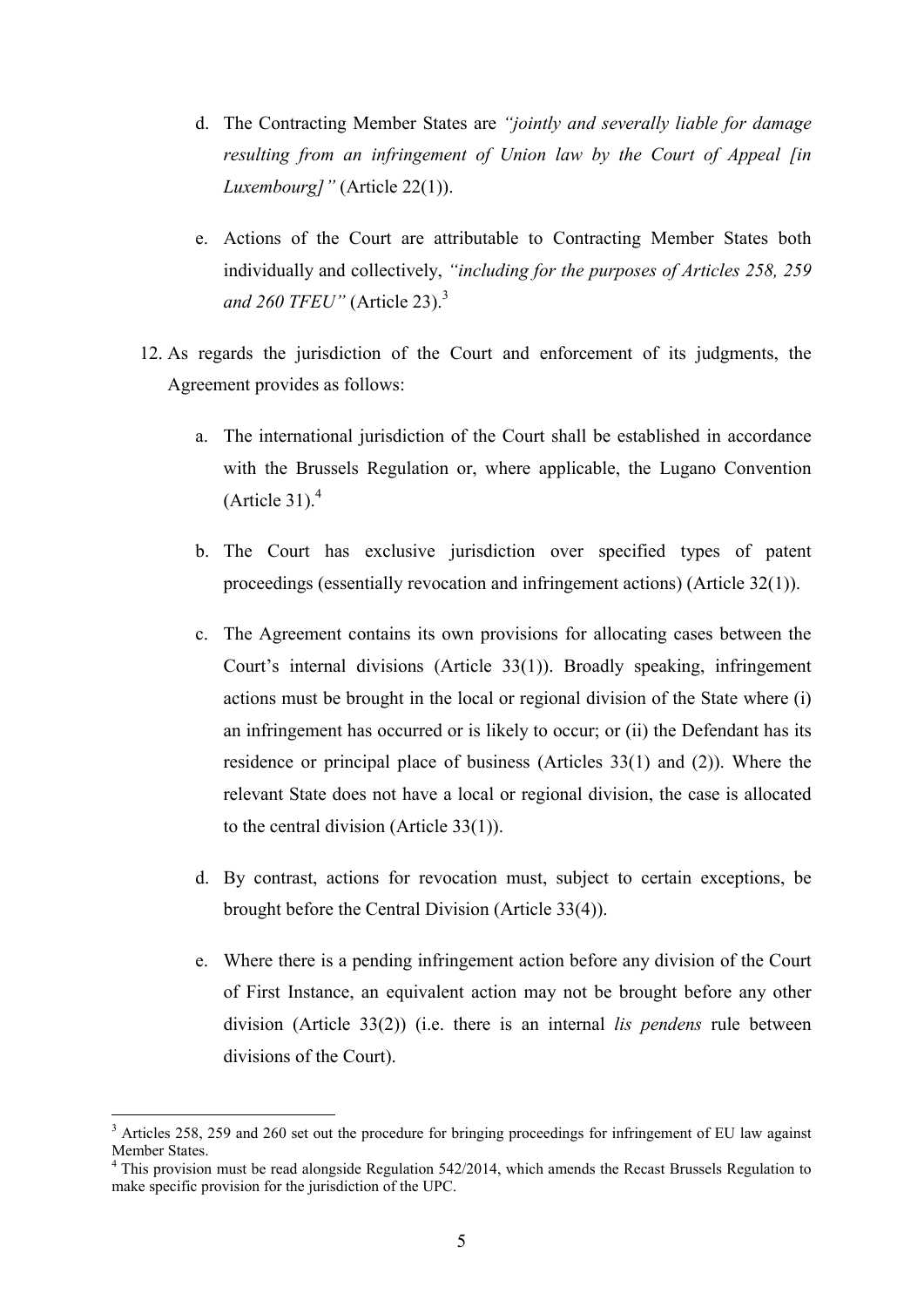- f. In the case of a European patent granted under the  $EPC<sub>1</sub><sup>5</sup>$  a decision of the Court has effect in those Contracting Member States for which the European patent has effect (Article 34).
- g. Decisions and orders of the Court may be enforced in any Contracting Member State. The enforcement procedure is governed by the law of the Contracting Member State (Article 82(1)).
- 13. Finally, the UPCA contains a number of substantive provisions on patent law. Articles 25-30 set out the circumstances in which a patent holder may bring an action for infringement. Some of these provisions incorporate EU law.<sup>6</sup>

## *ii) CJEU Opinion 1/09*

- 14. In July 2009, the Commission requested the CJEU to give an opinion on the compatibility of the draft UPC Agreement with EU law.<sup>7</sup> At that stage, the parties to the Agreement were a mixture of Member and non-Member States. The CJEU found that the Agreement was incompatible with EU law. In summary, its reasons were as follows:
	- a. The founding treaties of the EU created a legal order whose essential characteristics are primacy and direct effect ([65]).
	- b. Member States' duty of sincere co-operation under Article 4(3) of the TEU includes a duty to ensure the application of, and respect for, Union law within their territories ([68]).
	- c. The envisaged UPC was outside the institutional and judicial framework of the EU. The UPC had distinct legal personality under international law ([71]).

<sup>&</sup>lt;sup>5</sup> European patents granted under the EPC are described addressed at paragraph 28 below.

<sup>&</sup>lt;sup>6</sup> For example, Article 27(d) of the UPCA provides that a patent holder may not bring an infringement action based upon acts which are allowed under Directive 2001/82/EC and 2001/83/EC (which lay down the rules on obtaining marketing authorisation from the EMA for human and veterinary medicines).

 $7$  The request for an opinion was made pursuant to Article 218(11) TFEU, which gives the CJEU jurisdiction to consider the compatibility with EU law of agreements between the Union and third countries. The Commission was able to request an opinion because, at the material time, the Union was a party to the proposed agreement (see Opinion 1/09 at [7]).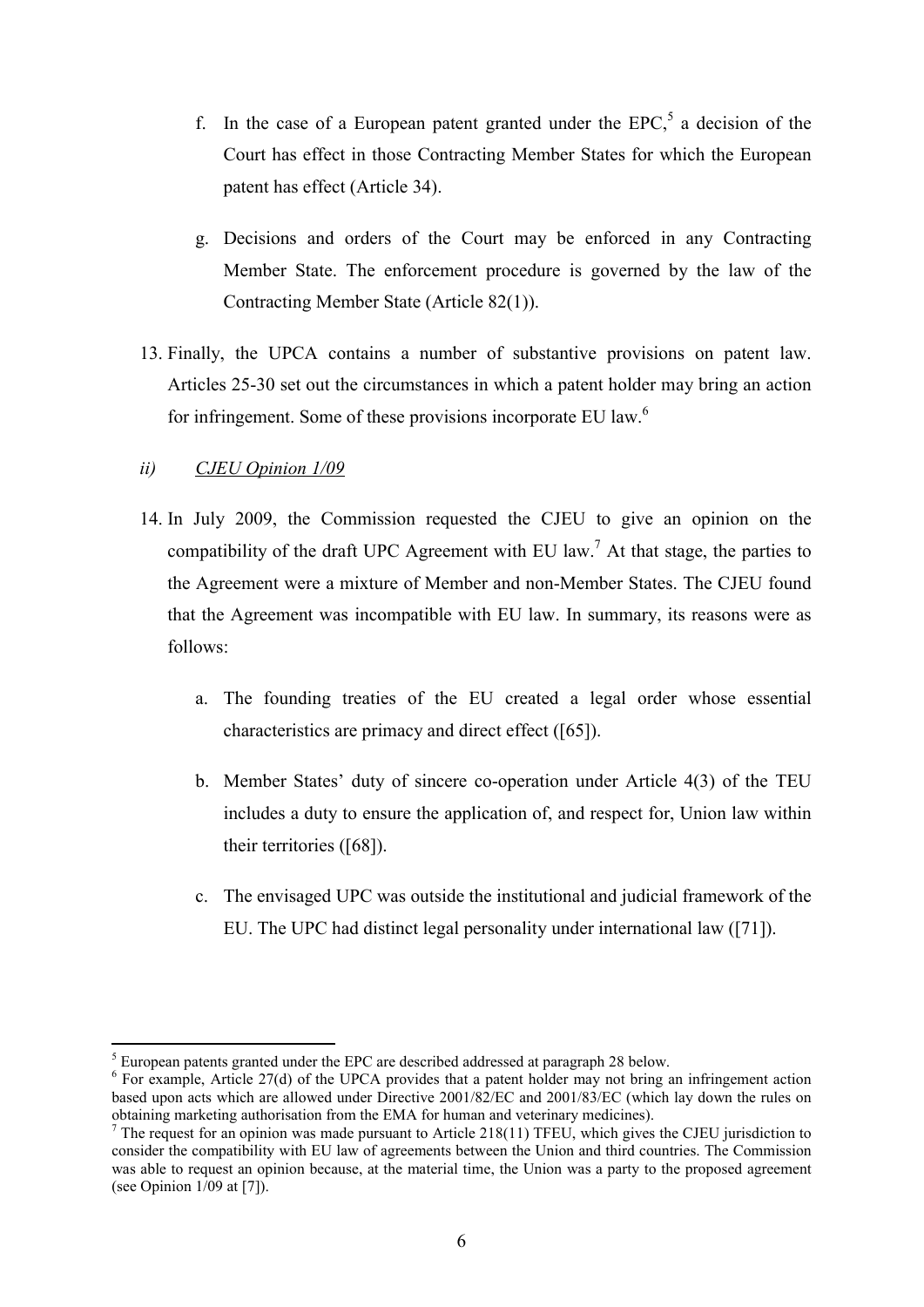- d. The proposed Agreement vested the UPC with exclusive jurisdiction over certain types of dispute, and thereby divested national courts of their jurisdiction over such disputes ([72]).
- e. It is legally possible for the EU to submit itself to the jurisdiction of a court other than the CJEU. However, in all previous cases the jurisdiction of the international court has been limited to interpreting and applying the international instrument which brought it into existence, not EU law ([74]- [77]).
- f. By contrast, the UPCA requires the UPC to apply and interpret EU law ([78]).
- g. Member States cannot, by way of international agreement, deprive their own national courts of (i) the task of interpreting and applying EU law; and (ii) the power (or in some cases the obligation) of making preliminary references to the CJEU pursuant to Article 267 TFEU ([80]).
- h. Article 267 requires national courts and the CJEU to co-operate with each other to ensure the uniform application of EU law. It follows that the tasks entrusted to the national courts and CJEU are *"indispensable to the preservation of the very nature of the law established by the Treaties"* ([83]- [85]).
- i. Furthermore, a Member State is required to provide compensation where a national court misapplies EU law. The Agreement did not permit a litigant to bring infringement proceedings, or obtain compensation, if the UPC breached EU law ([87]-[88]).
- j. The CJEU summed up its reasoning in the following terms:

"Consequently, the envisaged agreement, by conferring on an international court which is outside the institutional and judicial framework of the European Union an exclusive jurisdiction to hear a significant number of actions brought by individuals in the field of the Community patent and to interpret and apply European Union law in that field, would deprive courts of Member States of their powers in relation to the interpretation and application of European Union law and the Court of its powers to reply, by preliminary ruling, to questions referred by those courts and, consequently, would alter the essential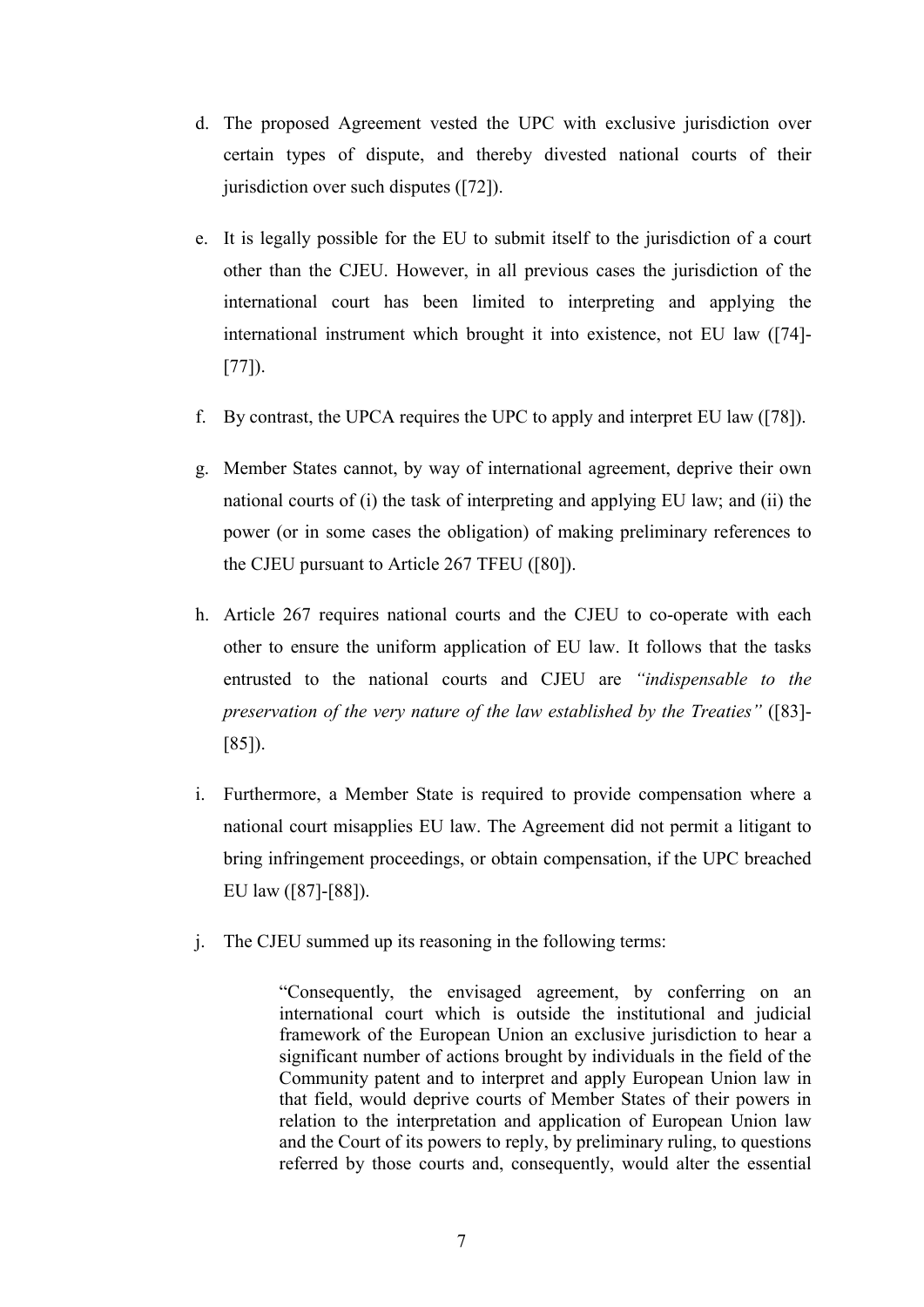character of the powers which the Treaties confer on the institutions of the European Union and on the Member States and which are indispensable to the preservation of the very nature of European Union law" ([189]).

- 15. Following the CJEU's decision, the following relevant amendments were made to the UPCA: 8
	- a. Article 1 was added, which designates the UPC as *"a court common to the Contracting Member States and thus subject to the same obligations under Union law as any national court"*. There was no equivalent provision in the previous draft. As we explain below, we consider that this new provision was essentially a cosmetic addition and did not have any material effect on the legality of the UPCA.
	- b. New Article 24 required the UPC to apply *"Union law"*, whereas old Article 14a referred only to *"directly applicable Community law … and national law … implementing Community law"*.
	- c. The provision on preliminary references was widened. Old Article 48(1) provided that the Court of First Instance *"may"* make a reference when a question of *"interpretation of the [TEU] of the validity and interpretation of acts of the institutions of the European Community"* was raised. New Article 21 provides that the Court, *"as a court common to the Contracting Member States and as part of their judicial system … shall cooperate with the CJEU … as any national court in accordance with Article 267 TFEU in particular"*. The new provision is broader in the sense that (i) it applies to all sources of EU law (not just the Treaties and the acts of institutions); and (ii) it imposes the obligations contained in Article 267 TFEU on the Court.<sup>9</sup>
	- d. New Article 20 was added, which requires the Court to *"apply Union law in its entirety and … respect its primacy"*.

<sup>8</sup> The amendments were ostensibly made as a result of a *"Non-Paper of the Commission Services"* annexed to a Note from the Presidency to the Council (Doc. 10630/11). The Non-Paper sets out a legal analysis of the CJEU's Opinion 1/09. It states that *"As a result of opinion 1/09 … it appears that the participation of third countries must be excluded"*. However, it does not give any substantial reasons for this opinion and therefore does not in our view take matters any further.

<sup>9</sup> Pursuant to Rule 266 of the UPCA Rules of Procedure, the Court of First Instance *"may"* and the Court of Appeal *"shall"* make a preliminary reference to the CJEU where it considers a ruling of the CJEU to be necessary.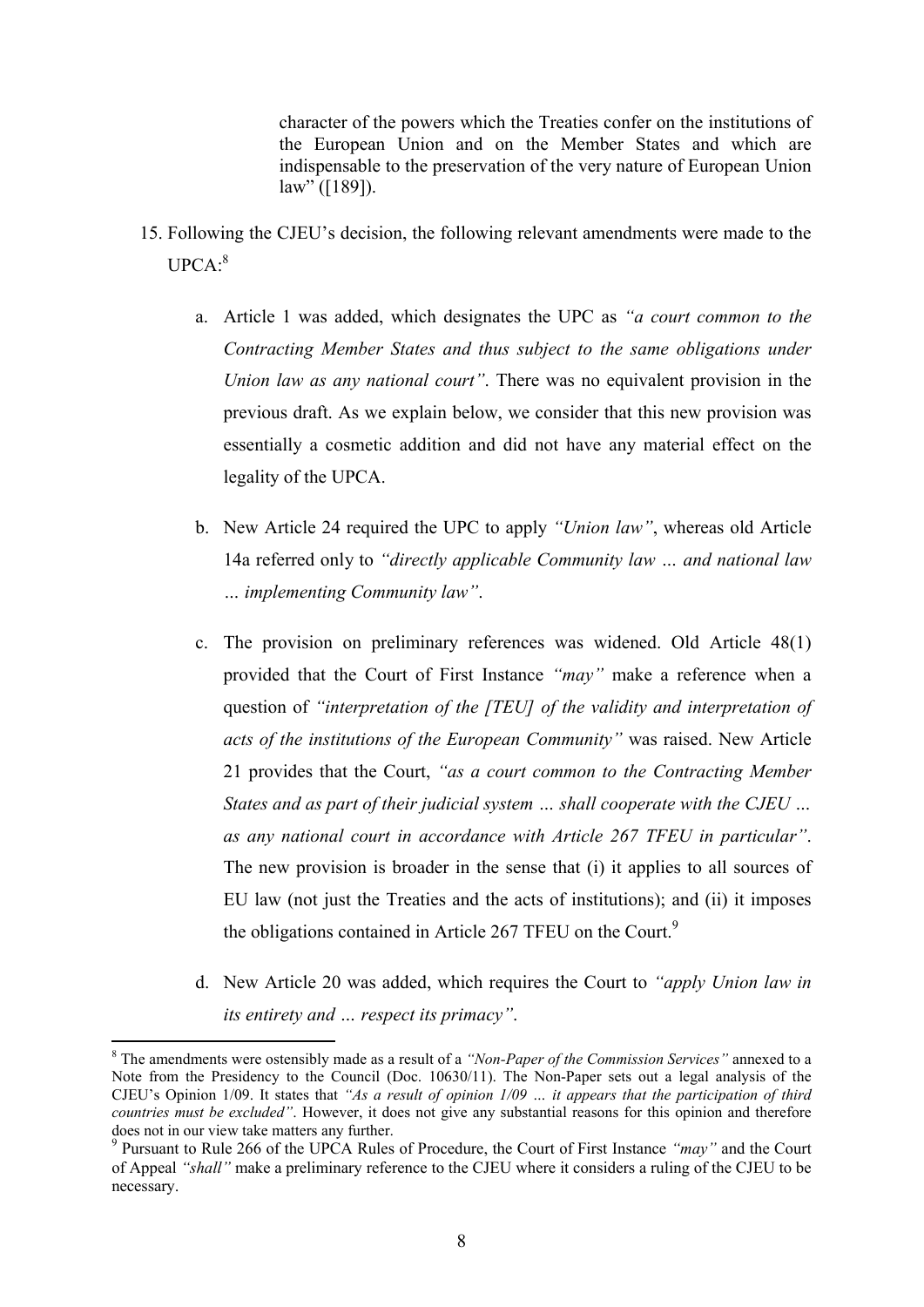- 16. The other major action taken as a result of the CJEU's opinion was that non-Member States were removed as parties to the UPCA. The question of whether that was a necessary consequence of the judgment lies at the heart of the issues we are being asked to consider.
- 17. We address Opinion 1/09 in greater detail at paragraphs 50-71 below. However, at this point we note that the Court does not *expressly* say that the UPCA may only be lawfully entered into between EU Member States (although whether this is a necessary consequence of its reasoning is a separate question).
- *iii) The Unitary Patent Regulation 1257/2012*
- 18. The UPR was adopted under the enhanced co-operation procedure because Spain and Italy did not wish to participate in the scheme.<sup>10</sup> However, we understand that Italy has since opted back into the Regulation. Article 1(2) provides that the Regulation constitutes a 'special agreement' within the meaning of Article 142 of the EPC.<sup>11</sup>
- 19. The purpose of the UPR is to lay down rules on 'unitary patents', which are patents, granted by the EPO, that are equally effective in all participating Member States. These may be contrasted to the current system of European patents provided for by the EPC, where a bundle of separate, national patents is granted by the EPO. Article 9 of the Regulation requires the participating Member States to empower the EPO to grant unitary patents.
- 20. Recital (7) to the UPR provides that the *"main feature"* of a unitary patent should be *"providing uniform protection and having equal effect in all the participating Member States"*. A unitary patent should therefore *"only be limited, transferred or revoked, or lapse, in respect of all the participating Member States"*. This is implemented by Article 3(2) of the Regulation, which provides that:

A European patent with unitary effect shall have a unitary character. It shall provide uniform protection and shall have equal effect in all the participating Member States.

 $10$  Enhanced co-operation in the field of unitary patent protection was authorised by Council Decision 2011/167.

<sup>&</sup>lt;sup>11</sup> Article 142 of the EPC provides that the Contracting States may enter into a special agreement to recognise unitary patents.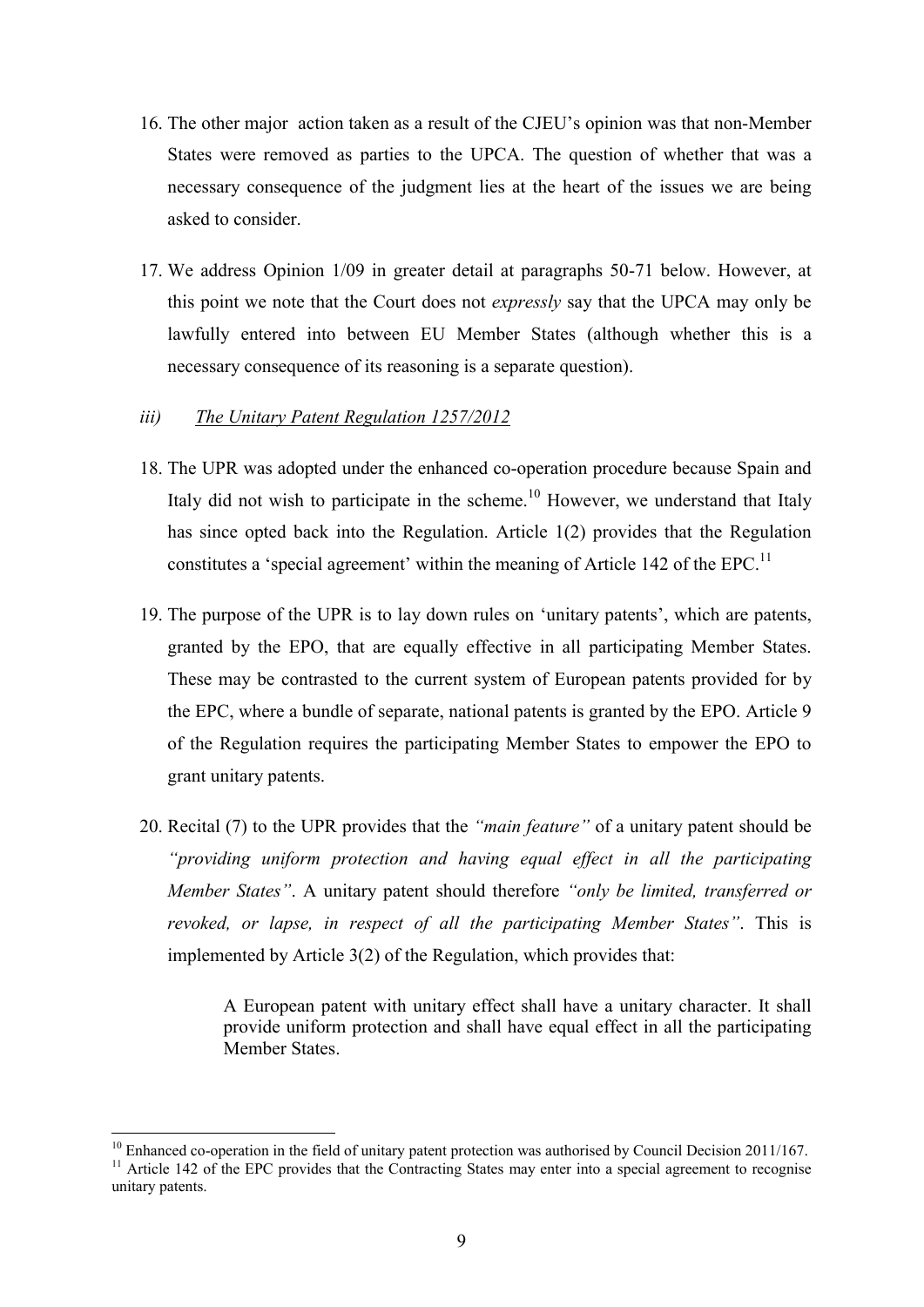It may only be limited, transferred or revoked, or lapse, in respect of all the participating Member States.

- 21. Article 5(2) provides that the scope of a unified patent and its limitations shall be uniform in all participating Member States. However, the UPR does not harmonise the substantive rules for determining when a patent is infringed. This is addressed by Articles 5(1) and 7(1), which provide that a unitary patent shall be treated as a national patent of the Member State in which the applicant has its principal place of business<sup>12</sup>
- 22. The relationship between the UPR and the UPCA is described in recital (25), which provides that:

"Establishing a Unified Patent Court to hear cases concerning the European patent with unitary effect is essential in order to ensure the proper functioning of that patent, consistency of case-law and hence legal certainty, and costeffectiveness for patent proprietors. It is therefore of paramount importance that the participating Member States ratify the Agreement on a Unified Patent Court … and take the necessary steps for that Court to become operational as soon as possible."

- 23. We note at this stage that, whilst the UK's participation in the UPCA is not logically dependent upon its participation in the unitary patents scheme, the obverse is not true. Recital (25) makes it clear that a unified court system is a necessary feature of the unitary patent regime contained in the UPR.
- *iv) The Languages Regulation 1260/2012*

- 24. The Languages Regulation complements the UPR by setting out the translation arrangements for unitary patents. The basic position is that applications for unitary patents must comply with Article 14 of the EPC (Article 3),  $13$  whilst certain further translations of a patent must be provided in the event of a dispute (Article 4).
- 25. We have examined the provisions of this Regulation, but do not consider that it is material to any of the questions that we have been asked to advise upon.

 $12$  As set out at paragraph 13 above, the substantive law relating to infringements is to some extent harmonised by the UPCA.

Article 14(2) EPC provides that applications for European patents must be filed in one of the official languages of the EPO (English, French or German) or, if it is filed in a different language, it must be translated into one of the official languages.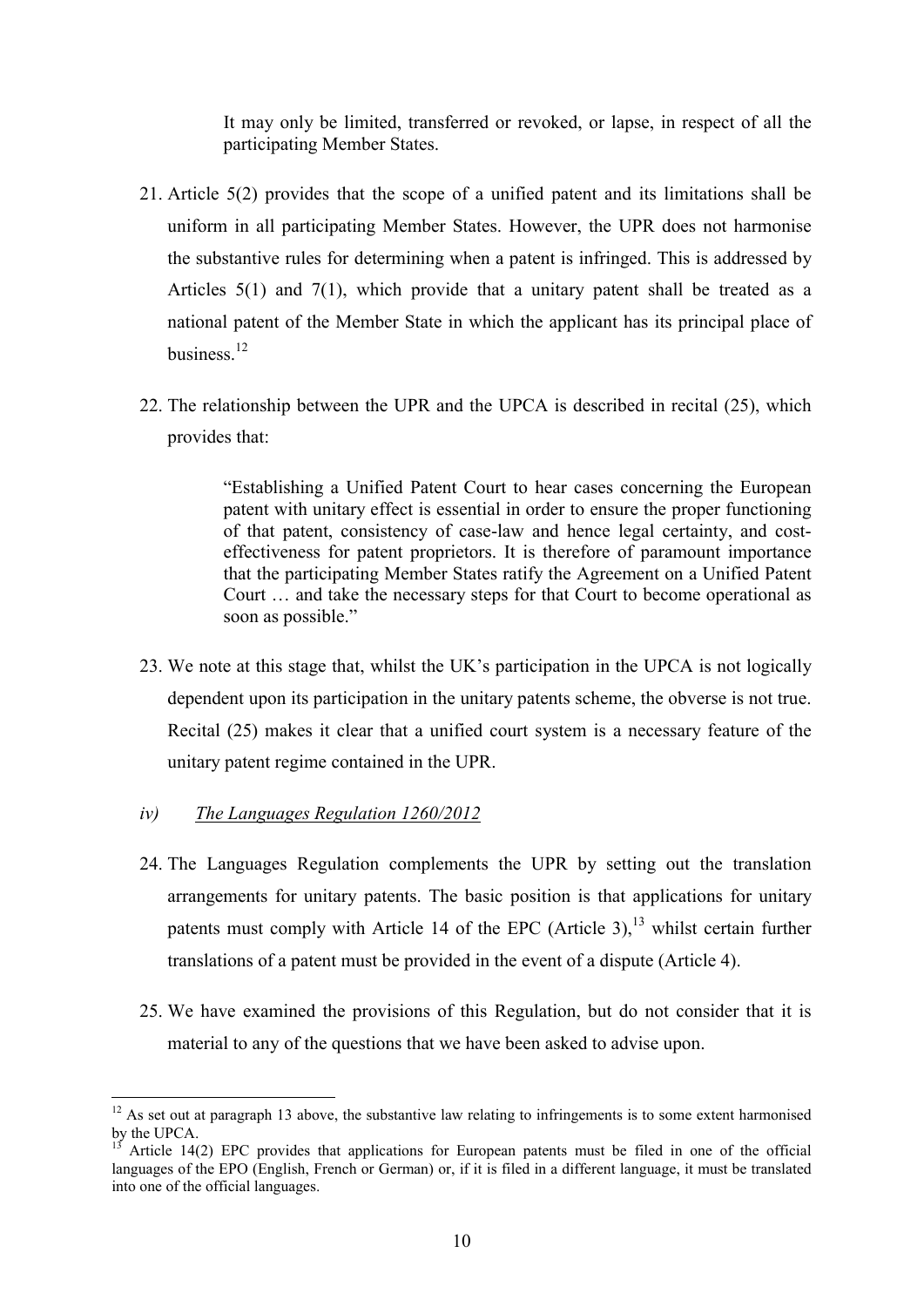#### *v) The European Patent Convention*

- 26. We need only provide a brief overview of the EPC for the purposes of this opinion.
- 27. The EPC is an international agreement between a mixture of Member and non-Member States. It establishes the EPO, which has its headquarters in Munich (Articles 4 and 6). However, the EPO also has sub-offices in other Member States.
- 28. The EPO grants 'European patents', which have the effect of, and are subject to the same conditions as, national patents (Article 2). Applicants may request a European patent for one or more Contracting States (Article 3). The EPO thus grants 'bundles' of patents, which confer the same rights on the patent holder as national patents in the States in which they are requested (Articles 64(1) and 74).
- 29. The EPC does not contain any substantive provisions on the circumstances in which a patent is deemed to have been infringed. This is a matter for national law (Article 64(3)).
- 30. Part II of the EPC, and Part II of the EPC Implementing Regulations, lay down substantive rules on the EPO's power to grant patents. In this respect, the EPO is occasionally required to (indirectly) apply EU law. For example, provisions of Directive 98/44/EC ('the Biotechnology Directive') on the patentability of biotechnological inventions are applied through Rules 26-34 of Chapter V of the Implementing Regulations.<sup>14</sup> We are instructed that the CJEU has never been called upon to assess the legality of the EPO determining questions of EU law in this way.<sup>15</sup>
- 31. Disputes between Contracting States concerning the interpretation or application of the EPC may be referred to the International Court of Justice (Article 173(2)).

### **B. The legal consequences of 'Brexit'**

32. The process of exiting the EU is governed by Article 50 TEU, which provides:

## **Article 50**

<sup>14</sup> For example, rule 26 provides: *"For European patent applications and patents concerning biotechnological*  inventions, the relevant provisions of the Convention shall be applied and interpreted in accordance with the *provisions of this Chapter. Directive 98/44/EC of 6 July 199827 on the legal protection of bio- technological inventions shall be used as a supplementary means of interpretation."*

<sup>&</sup>lt;sup>15</sup> Instructions, p.11.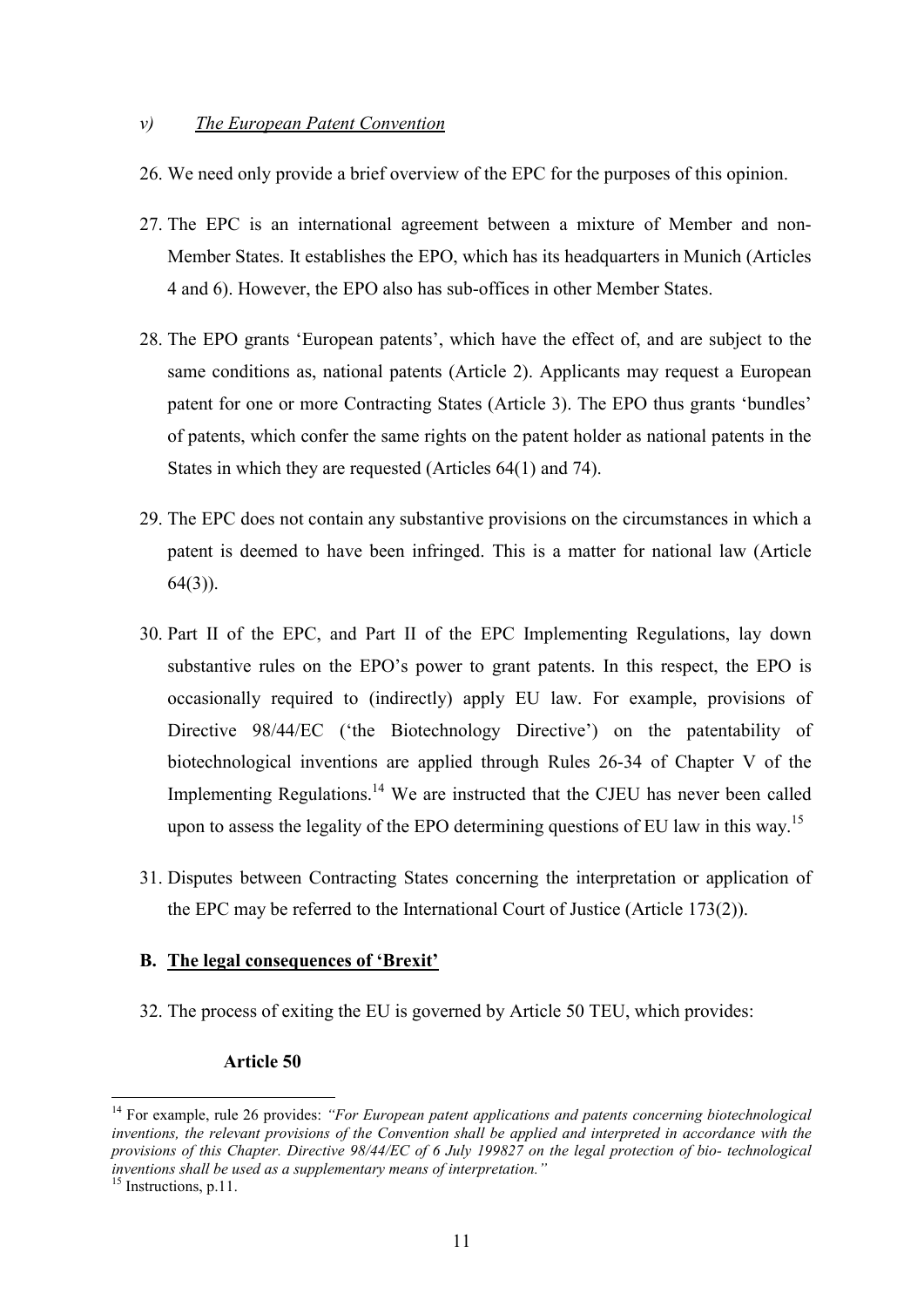1. Any Member State may decide to withdraw from the Union in accordance with its own constitutional requirements.

2. A Member State which decides to withdraw shall notify the European Council of its intention. In the light of the guidelines provided by the European Council, the Union shall negotiate and conclude an agreement with that State, setting out the arrangements for its withdrawal, taking account of the framework for its future relationship with the Union. That agreement shall be negotiated in accordance with Article 218(3) of the Treaty on the Functioning of the European Union.<sup>16</sup> It shall be concluded on behalf of the Union by the Council, acting by a qualified majority, after obtaining the consent of the European Parliament.

3. The Treaties shall cease to apply to the State in question from the date of entry into force of the withdrawal agreement or, failing that, two years after the notification referred to in paragraph 2, unless the European Council, in agreement with the Member State concerned, unanimously decides to extend this period.

4. For the purposes of paragraphs 2 and 3, the member of the European Council or of the Council representing the withdrawing Member State shall not participate in the discussions of the European Council or Council or in decisions concerning it.

A qualified majority shall be defined in accordance with Article 238(3)(b) of the Treaty on the Functioning of the European Union.

5. If a State which has withdrawn from the Union asks to rejoin, its request shall be subject to the procedure referred to in Article 49.

33. The obvious starting point is that the referendum result to leave the EU has no immediate legal consequences. Until the Article 50 process is triggered by a notification of intention to withdraw, and a period of two years elapses (unless extended by agreement), the UK remains a member of the EU and the Treaties will continue to apply.<sup>17</sup> As a matter of domestic and EU law, the UK could therefore ratify the UPCA without complication at any time until the Treaties cease to apply in accordance with Article 50(3).

<sup>16</sup> Article 218(3) provides: *"The Commission, or the High Representative of the Union for Foreign Affairs and Security Policy where the agreement envisaged relates exclusively or principally to the common foreign and security policy, shall submit recommendations to the Council, which shall adopt a decision authorising the opening of negotiations and, depending on the subject of the agreement envisaged, nominating the Union negotiator or the head of the Union's negotiating team."*

 $17$  In theory, it would be possible for the UK, prior to the expiry of the time limit in Article 50(3) (or even prior to giving notification under Article 50(2)), to disclaim adherence to the Treaties by means of domestic law. However, in our view this is not a likely scenario.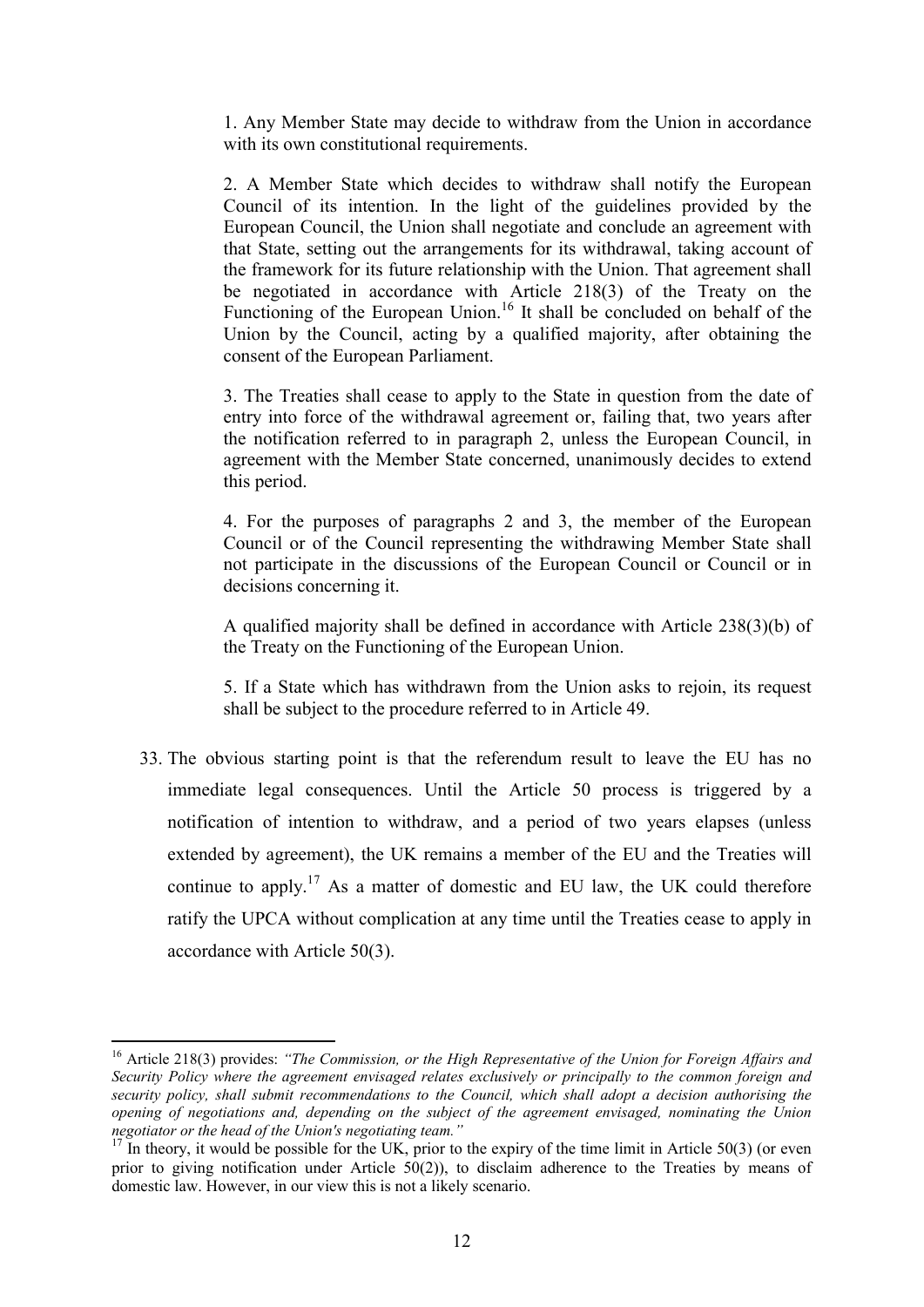- 34. Under Article 50(4), the UK will be excluded from decisions regarding the exit agreement. The balance of negotiating power is therefore placed in the hands of the EU and the Member States, not the UK.
- 35. When the Treaties cease to apply pursuant to Article 50(3), UK primary and secondary legislation which incorporates EU law will remain in force.<sup>18</sup> However, EU Regulations and Directives will no longer bind the UK (unless domestic legislation is enacted which provides otherwise) because the UK will no longer be bound by Article 288 TFEU, which provides for the direct effect of such legislation.
- 36. The UK government will, therefore, need to give careful consideration well before Brexit to which (if any) parts of EU law it wishes to retain.<sup>19</sup> In the case of 'nonreciprocal' laws, such as the protection of fundamental rights, any relevant EU legislation could be retained unilaterally. Parliament would simply have to enact the wording of the relevant EU laws into domestic law (or alternatively authorise the executive to do so by way of delegated legislation).<sup>20</sup> However, the process would be less straightforward in the case of EU legislation which relies upon reciprocity between Member States (such as the recognition of judgments of UK courts or the acceptance of arrest warrants issued by UK authorities) or, indeed, UK or EU legislation which involves the institutions of the EU. In these cases, it would be necessary to enter into an agreement with the Union and/or the Member States to ensure that the Member States were bound by the reciprocal obligations necessary to make the scheme effective. Such agreements may, of course, form part of the exit agreement envisaged by Article 50.
- 37. Pursuant to Article 50(2), any agreement which results from the Article 50 process has the status of an international treaty with the EU.

# **C. The effect of 'Brexit' on the UK's participation in the UPR and UPCA**

 $18$  Although secondary legislation enacted under section 2(2) of the European Communities Act 1972 will lose its legal basis, and therefore its effect, upon the repeal of that Act.

<sup>&</sup>lt;sup>19</sup> For consideration of the way in which the UK Parliament and executive may approach this enormous task, see R. Gordon QC and R. Moffatt, *Brexit: The Immediate Legal Consequences*, pp.19-30. Available at: http://www.consoc.org.uk/wp-content/uploads/2016/05/Brexit-PDF.pdf

This could be achieved either by enacting specific laws for each piece of EU legislation which is to be retained, or potentially by a generalised piece of legislation providing, for example, that all EU Regulations which were directly effective in the UK immediately prior to 'Brexit' shall remain in force unless and until they are expressly repealed by secondary legislation.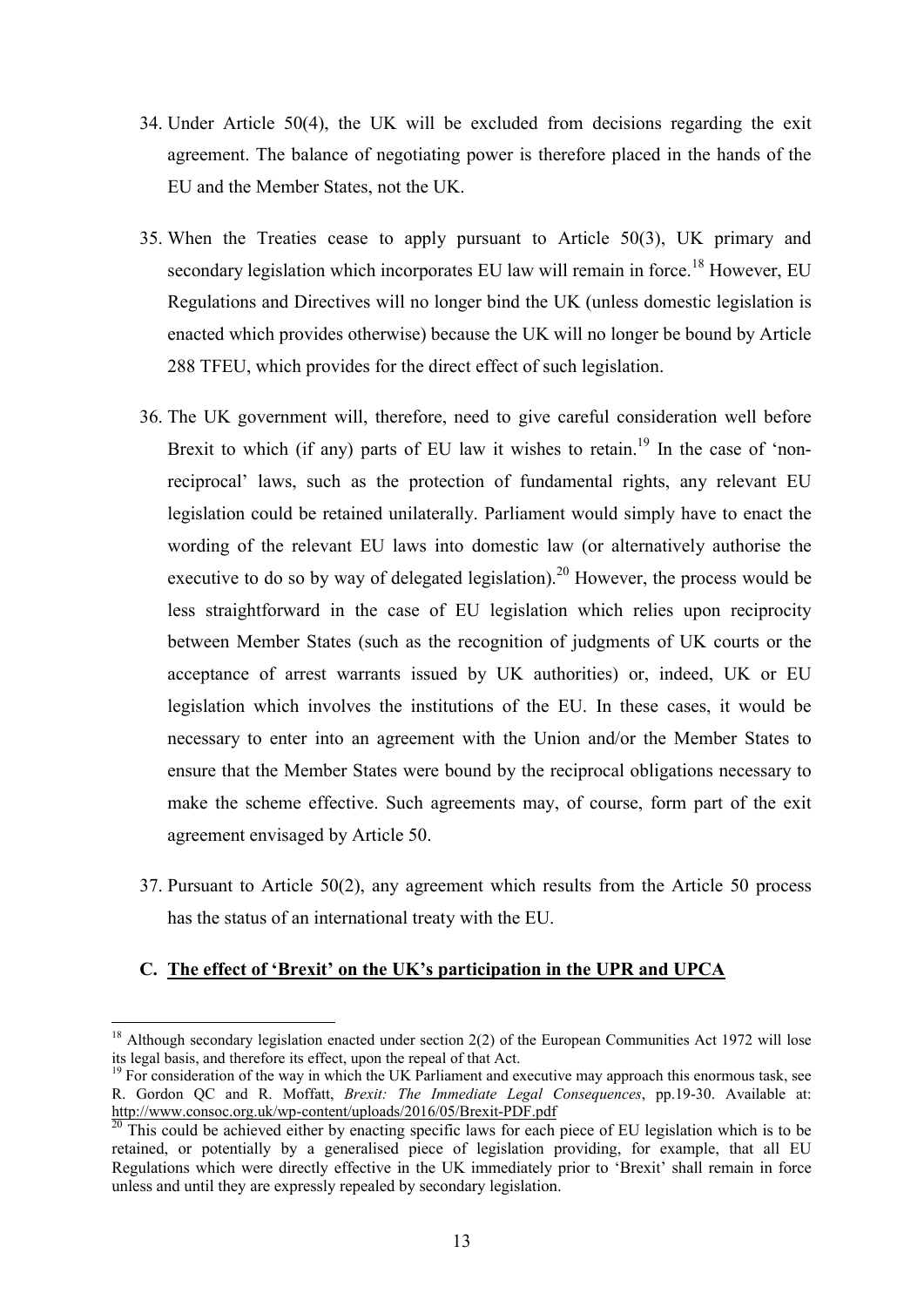- 38. We are asked to address six questions arising out of the effect of 'Brexit' on the UPR and UPCA. We deal with each of the questions in turn.
- *i) Question 1: Is it legally possible for the UK to continue to participate in the unitary patent and/or the UPCA?*
- 39. Question one raises three sub-questions:
	- a. First, is it legally possible for the UK to participate in the 'unitary patent', as envisaged by the UPR, after 'Brexit'?
	- b. Second, is it legally possible for the UK to participate in the UPCA after 'Brexit'?; and
	- c. Third, is it legally possible to retain the life sciences/chemistry section of the Central Division in the UK?
- 40. We consider that it would be legally possible for the UK to continue to participate in both regimes. However, it would need to overcome a substantial number of obstacles to do so.

## *Question 1a: Can the UK continue to participate in the unitary patent?*

- 41. By their first sub-question, Instructing Solicitors ask whether it would be legally possible for the UK to continue to participate in the unitary patent after 'Brexit'. For the reasons set out below, we do not consider that this question raises any separate analytical questions to question 1b (i.e. whether the UK can continue to participate in the UPCA).
- 42. In our view it is legally possible for the UK to continue to participate in the unitary patent but only if an international agreement as described below is able to be concluded. Without such agreement the effect of Bexit will be to extinguish the UK's entitlement to continue to participate in the unitary patent. This is because the regime for granting and recognising unitary patents is contained in the UPR, a European Regulation. As set out at paragraph 35 above, EU Regulations will cease to apply to the UK upon the expiry of the two year negotiating period contained in Article 50(3) TEU. The UPR will therefore have no legal effect in the UK from that time.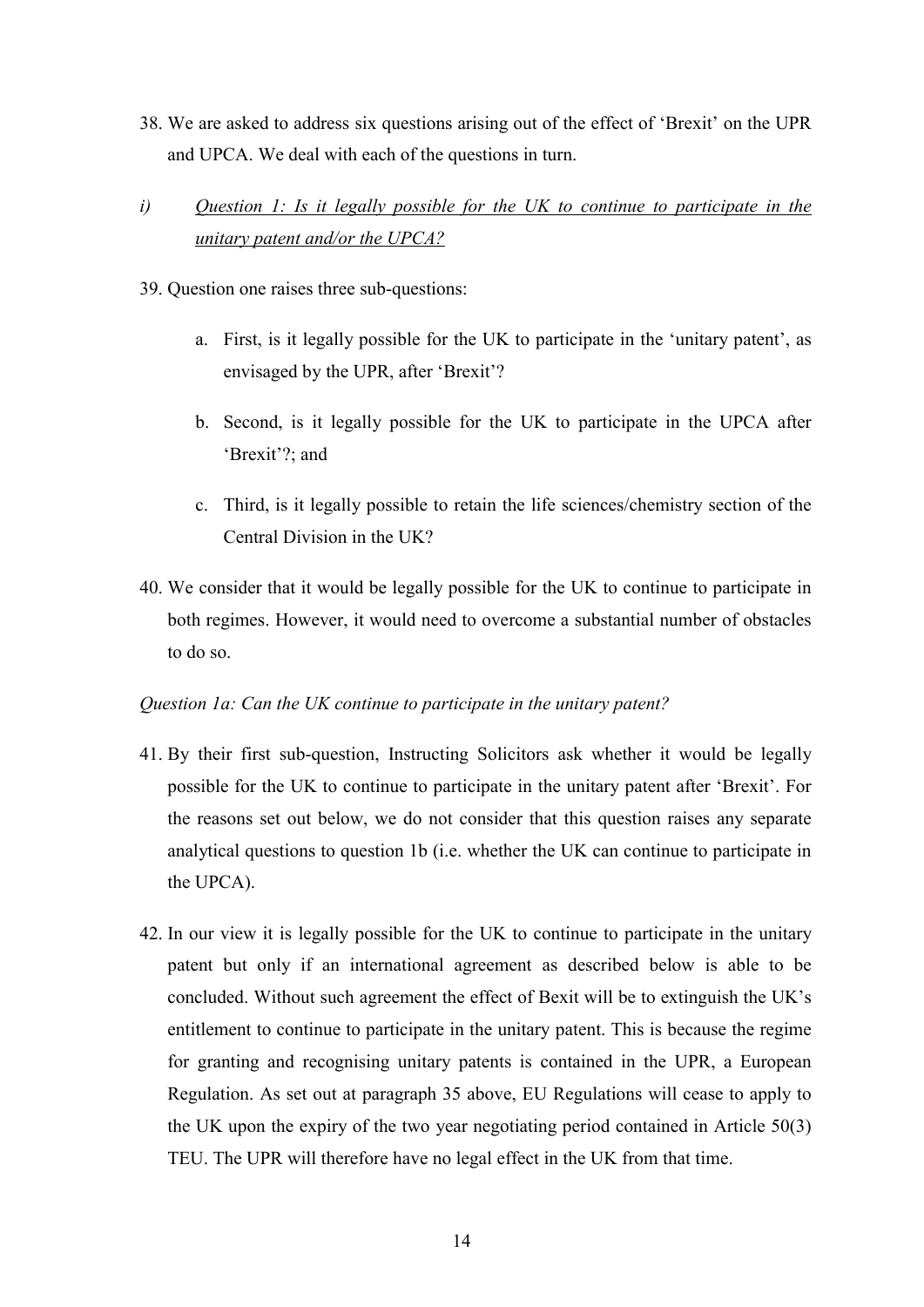43. The UK's continuing participation in the unitary patent would consequently have to be secured by means of an international agreement, implemented by domestic legislation. As several commentators have noted, $^{21}$  such an agreement is envisaged by Article 142 EPC, which provides that:<sup>22</sup>

> Any group of Contracting States, which has provided by a special agreement that a European patent granted for those States has a unitary character throughout their territories, may provide that a European patent may only be granted jointly in respect of all those States.

- 44. Even assuming, however, that there is the political appetite for entering into such an agreement, ensuring its compatibility with EU law would not be entirely straightforward. In Opinion 1/91, the ECJ considered the compatibility of certain aspects of the EEA Agreement with EU law. In particular, it was asked to consider the power of the proposed EEA Court to interpret the Agreement when disputes arose between the Contracting States. The ECJ observed that the Agreement required the EEA Court to interpret provisions which were worded identically to certain provisions of the EU Treaties. However, the EEA Court was not subject to the same interpretive rules as the ECJ ([14]-[22]). The use of identical wording was therefore not sufficient to guarantee the uniform application of EU law, and it was necessary to consider whether the Agreement contained sufficient safeguards to ensure consistency ([23]). In the event, for reasons which we set out in further detail below, the Court found that the proposed Agreement did not contain adequate safeguards, and was therefore contrary to EU law.
- 45. In our view, the effect of Opinion 1/91 is that international agreements which incorporate EU law (either directly or by reproducing the words of EU legislation) will only be lawful where there are sufficient safeguards to ensure the uniform application of those provisions throughout the Member States.
- 46. In the present case, any international agreement extending the unitary patent to the UK would need to replicate the wording of the UPR. For example, the agreement would have to reproduce the provisions of the UPR on exhaustion of rights (Article 6). If the wording of the agreement were not identical to the UPR, the scope and

<sup>&</sup>lt;sup>21</sup> See e.g. Professor Tilmann, 'The Future of the UPC after Brexit', paragraph 2.

<sup>&</sup>lt;sup>22</sup> There is also a general power for contracting states to enter into 'special agreements' under Article 149a EPC.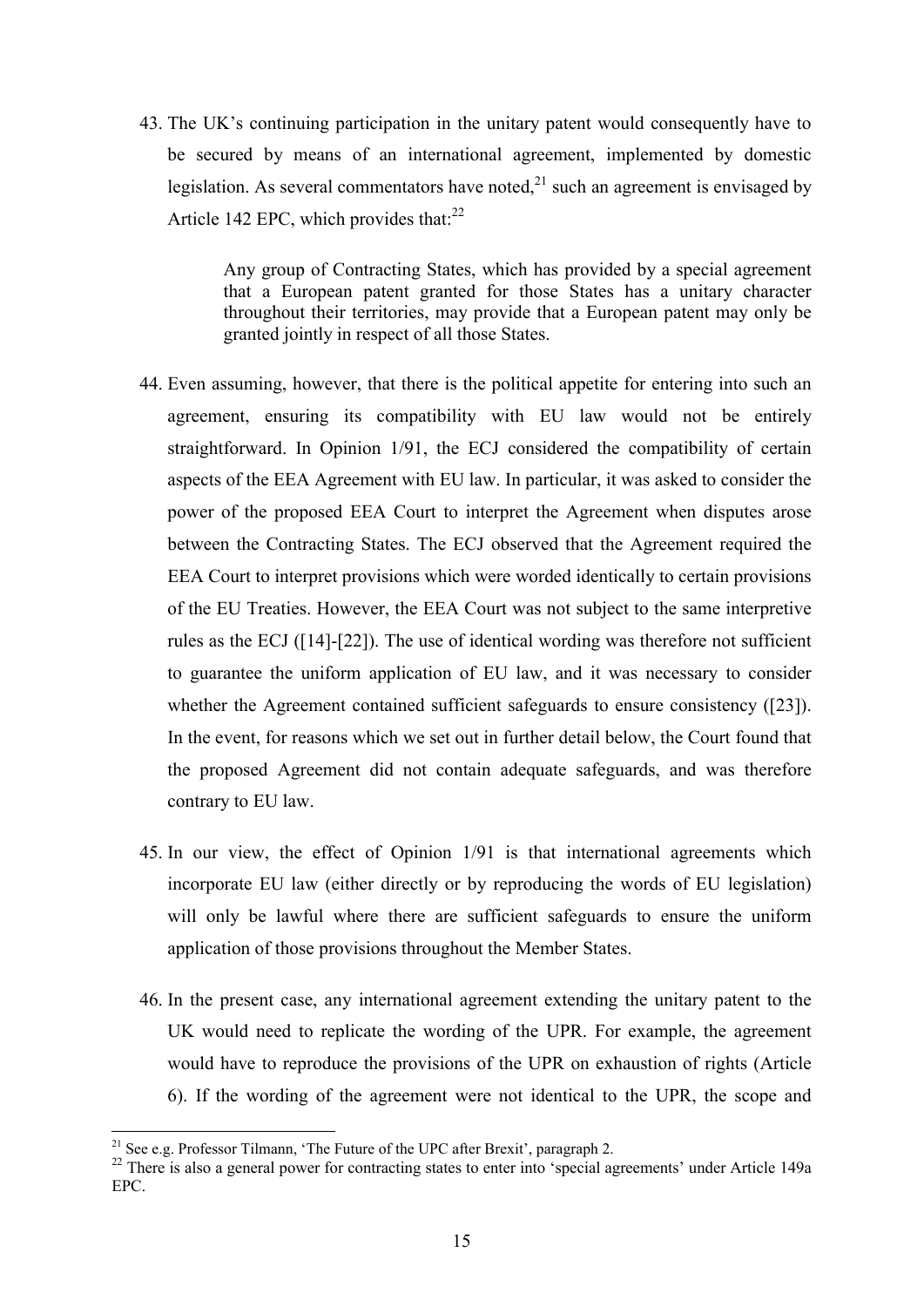effect of the unitary patent would vary across territories, which would be inconsistent with the very definition of a unitary patent.<sup>23</sup> However, and additionally, such an agreement would only be compatible with EU law if sufficient safeguards (e.g. references to the CJEU, an obligation to respect the primacy of EU law, an obligation to comply with CJEU judgments) were put in place to ensure that the uniform application and interpretation of the UPR was not jeopardised within the EU legal order. Whether it is possible to put in place such safeguards for courts situated outside the EU legal order raises substantially the same issues as whether the safeguards contained in the UPCA are sufficient to achieve these objectives. We address this issue below under sub-question 1b.

47. For completeness, we agree with Instructing Solicitors that the UK's participation in the unitary patent is in any event conditional upon its participation in the UPCA.<sup>24</sup> As Recital (25) to the UPR makes clear, unitary patents cannot function effectively unless disputes are decided by a single court system across all participating states.

### *Question 1b: Can the UK continue to participate in the UPCA?*

- 48. By their second question, Instructing Solicitors ask whether it is constitutionally possible for the UK to participate in the UPCA after 'Brexit'. On balance, we consider that the answer to this question is 'yes' provided that a sufficiently strong international agreement can be concluded as described below. We should make clear that there are some arguments to the contrary based on some of the CJEU's language in Opinion 1/09. Moreover, there would have to be a strong political will to ensure the close compliance with EU law that would, in any event, be required as a condition of continued participation by the UK in the UPCA following Brexit.
- 49. As a preliminary matter, we do not see any reason of *domestic* constitutional law why the UK should not be able to subject itself to a legal regime, such as the UPCA, which requires tribunals within its territory to apply EU law. There is, of course, a separate question as to whether that would be politically acceptable (upon which we express no views). Nor, as we make clear below, would the mere operation of domestic law be sufficient to ensure the subjection of the UK to the requirements of the UPCA.

<sup>&</sup>lt;sup>23</sup> See Article 3(2), which provides: *"A European patent with unitary effect shall have a unitary character. It shall provide uniform protection and shall have equal effect in all the participating Member States"*.

 $24$  See Instructions, pp. 10-11.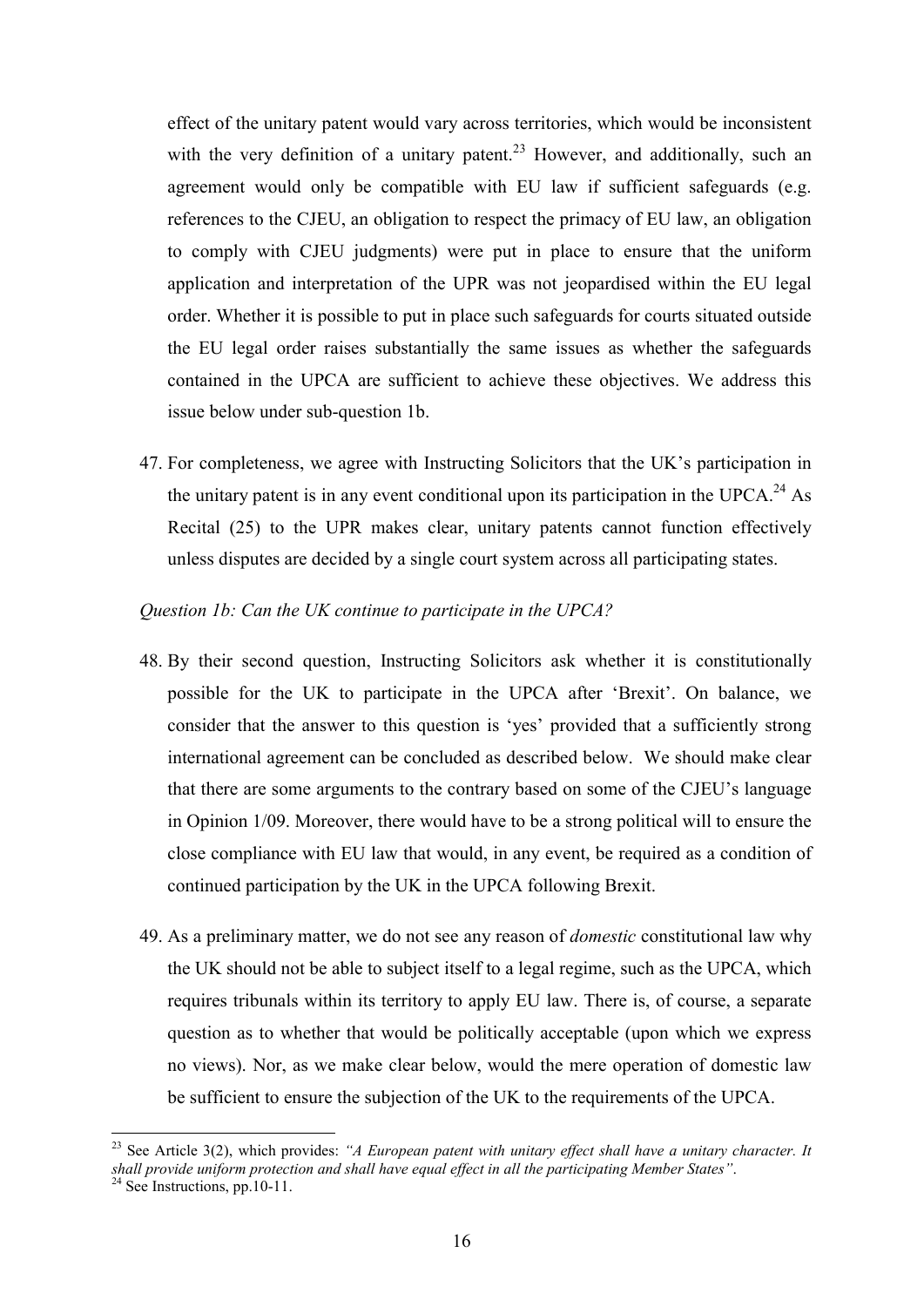#### The proper interpretation of the CJEU's Opinion 1/09

- 50. The position under EU constitutional law is rather more complex and would entail achieving an international agreement which would have at its centre compliance with EU law in its entirety. The starting point (and principal potential obstacle) is the CJEU's Opinion 1/09, which considered the legality of a previous draft of the UPCA between a mixture of Member and non-Member States. The CJEU found that the draft Agreement was unlawful for the reasons summarised at paragraph 14 above.
- 51. The Opinion has been interpreted in two different ways. One group of stakeholders (most notably the Commission)<sup>25</sup> has interpreted it as precluding the participation of non-EU Member States in the UPCA. Another group has interpreted the Opinion as allowing the participation of non-Member States so long as they sign up to sufficient safeguards to ensure the supremacy and uniformity of EU law.<sup>26</sup>
- 52. In our view, the better interpretation of CJEU Opinion 1/09 is that it does not preclude the participation of non-Member States in the UPCA, provided that they sign up to sufficient safeguards to protect EU constitutional principles (although there are a number of counterarguments, which we address at paragraphs 96-100 below). We reach this conclusion for six reasons.
- 53. First, the CJEU's Opinion 1/09 does not expressly state that the UPCA may only lawfully be entered into between Member States. If that were the Court's opinion, one might have expected it to say so explicitly given the fact that at the time of the Opinion the UPCA had been entered into by non Member as well as Member States.
- 54. Second, the CJEU's reasoning is focused on the existence of adequate safeguards in the Agreement to ensure the supremacy and uniformity of EU law, not the status of the Contracting Parties as Member States or otherwise. Thus in paragraph [89] the Court found:

Consequently, the envisaged agreement, by conferring on an international court which is outside the institutional and judicial framework of the European Union an exclusive jurisdiction to hear a significant number of actions brought by individuals in the field of the Community patent and to interpret and apply

<sup>25</sup> See *"Non-Paper of the Commission Services"* annexed to a Note from the Presidency to the Council (Doc. 10630/11).

<sup>&</sup>lt;sup>26</sup> See e.g. Professor Tilmann, 'The Future of the UPC After Brexit', paragraph 4.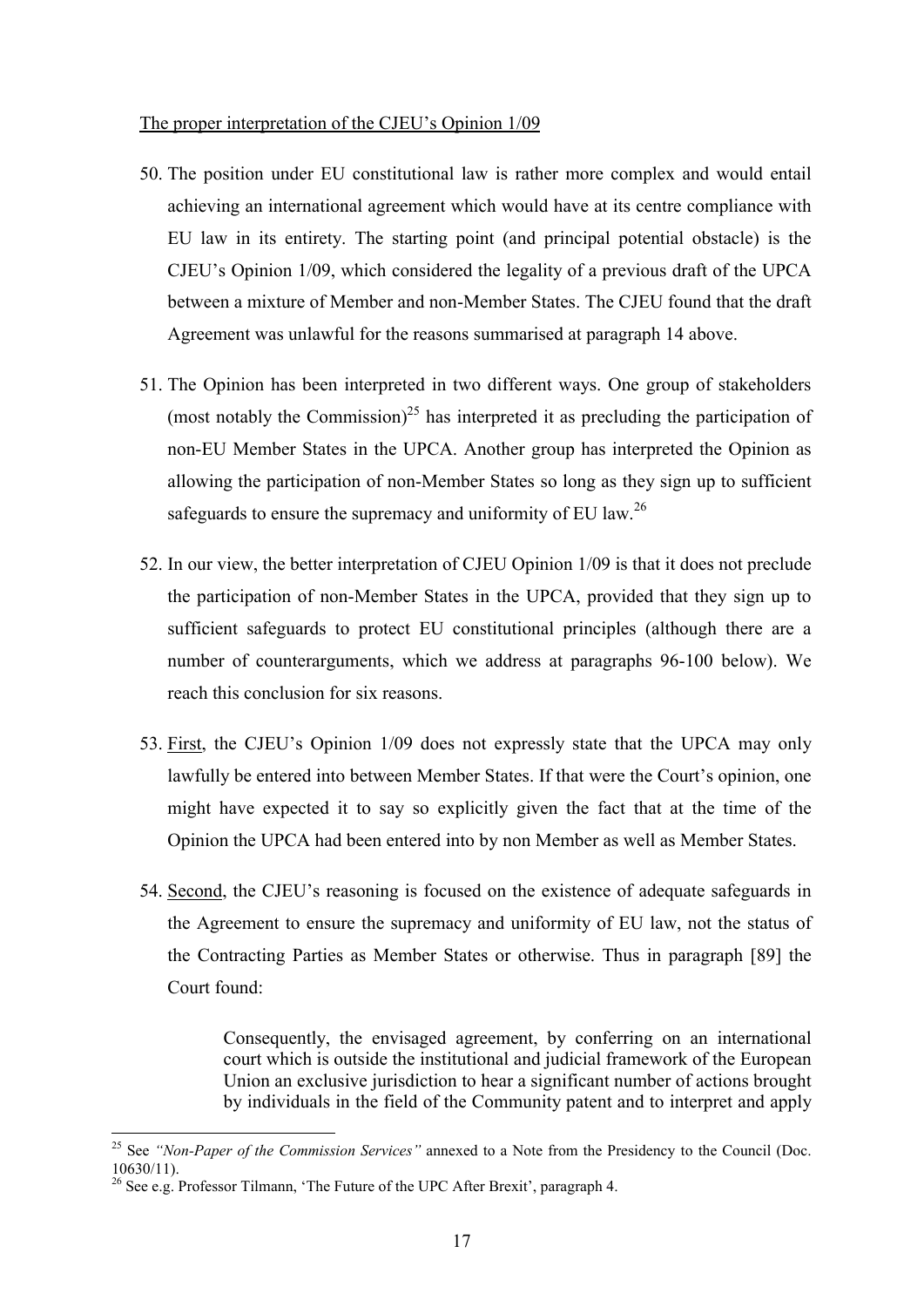European Union law in that field, would deprive courts of Member States of their powers in relation to the interpretation and application of European Union  $law<sup>27</sup>$  and the Court of its powers to reply, by preliminary ruling, to questions referred by those courts and, consequently, would alter the essential character of the powers which the Treaties confer on the institutions of the European Union and on the Member States and which are indispensable to the preservation of the very nature of European Union law.

- 55. In our view, the best interpretation of this (albeit somewhat ambiguous) passage is that the CJEU was concerned about the *consequences* of the UPC being outside the institutional legal order of the EU (in terms of the absence of obligations, incumbent on national courts, to respect the essential features of the Union legal order such as uniformity) rather than the fact that the UPC was outside that institutional legal order *per se*.
- 56. There are admittedly a number of passages in the Opinion which suggest that the CJEU was not minded to allow the UPC to oust the jurisdiction of national courts to decide questions of EU law because it was outside the 'Union legal order'. In particular, the CJEU said at paragraph 80:

… the Member States cannot confer the jurisdiction to resolve such disputes on a court created by an international agreement which would deprive those courts of their task, as 'ordinary' courts within the European Union legal order, to implement European Union law and, thereby, of the power provided for in Article 267 TFEU, or, as the case may be, the obligation, to refer questions for a preliminary ruling in the field concerned (emphasis added).

57. This passage could be read as precluding non-Member States, which obviously fall outside the national legal order of Member States, from participating in the UPCA. However, paragraph [80] must be read in the context of paragraphs [83]-[88], which set out the Court's reasons for its concern that the UPC fell outside the Union legal order. In particular, the Court was concerned about the lack of any provision equivalent to Article 267 requiring the UPC to make preliminary references in appropriate cases, thereby ensuring uniformity  $([83]$ - $[84]$ ).<sup>28</sup> Further, it was concerned about the lack of any provision for bringing infringement proceedings and/or damages actions against Member States where the UPC misapplied EU law ([86]-[88]). We therefore do not consider that the Court was intending to lay down a rule in paragraph

 $27$  Of course, national courts continue to play a role in enforcing orders made by the UPC, as envisaged by Article 82 of the UPCA.

 $^{28}$  As noted at paragraph 15.c above,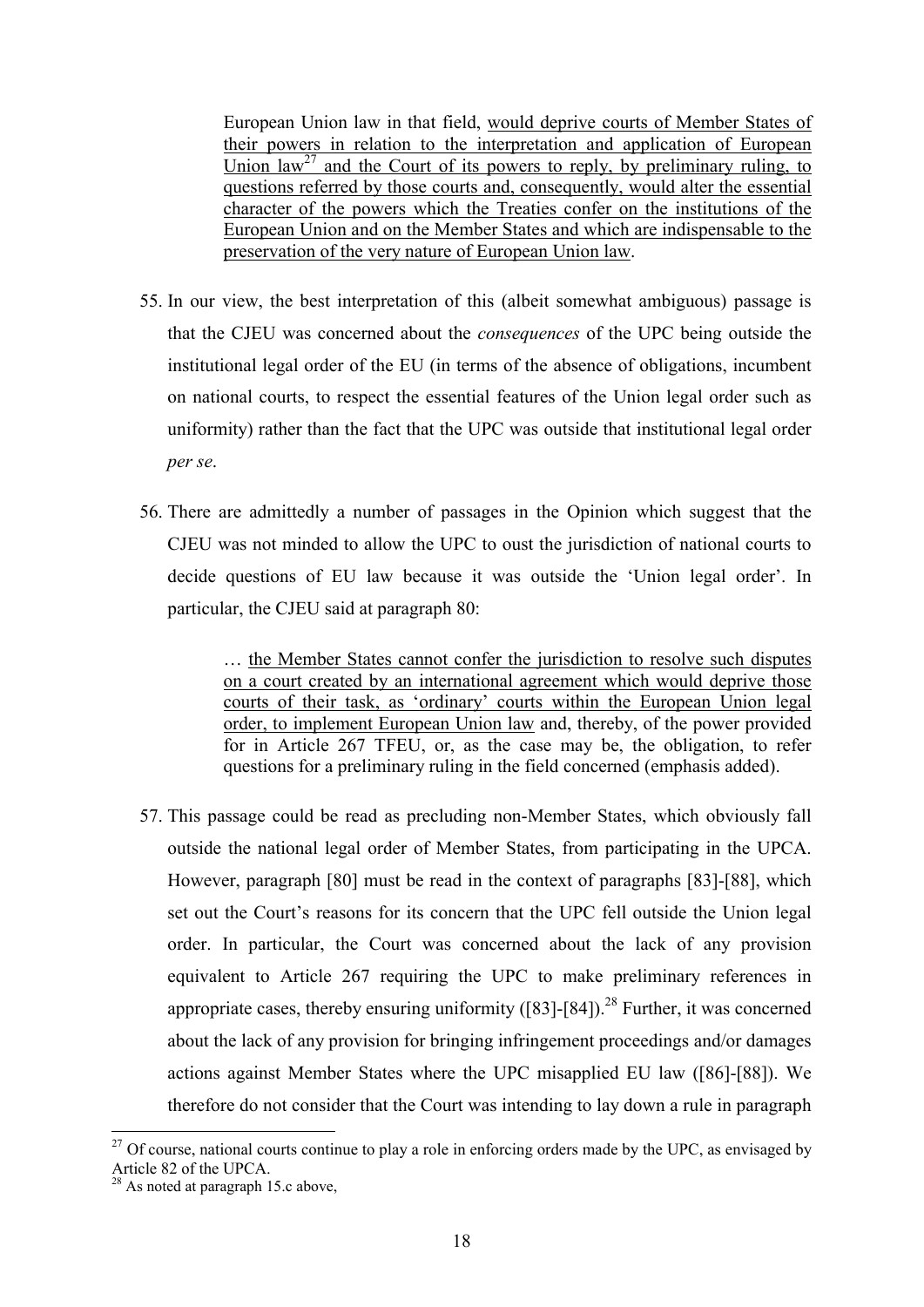[80] that jurisdiction to decide questions of EU law may only be given to courts within the *institutional* legal order of the Member States (i.e. national courts). Instead, it was intending to say that such a court must sign up to sufficient safeguards to protect EU constitutional principles, and thereby be subject to the Union legal order.

- 58. It follows in our opinion that the Court's concerns are capable of being met by putting in place sufficient safeguards to ensure that the UPC is subject to the same obligations, in terms of the supremacy and uniformity of EU law, as national courts.
- 59. Third, if the effect of Opinion 1/09 were that courts outside the Union legal order may not be granted jurisdiction to decide disputes which raise questions of EU law, that would prove too much. On such an interpretation, the UPCA in its current form (between EU Member States) would be unlawful. That is because the UPCA itself is not Union legislation and does not create a court which is part of the Union legal order. The UPC, as the product of an international agreement, is an international tribunal. This is clear from the designation of the Court as an international organisation in the Protocol on Privileges and Immunities of the Unified Patent Court.<sup>29</sup> It is also clear from the fact that the UPCA imposes various obligations upon the UPC which are already incumbent on national courts (e.g. respecting the supremacy of EU law and making references to the CJEU). If the UPC were truly part of the Union legal order, it would already be subject to these obligations without them needing to be spelled out in the Agreement. Whilst Article 1 of the UPCA and Article 71a of the Brussels Regulation designate the UPC as a *"court common to a number of Member States"*, we do not consider that such secondary legislation is capable of converting the UPC's fundamental status as an international court into that of a court which is part of the national legal order.
- 60. Fourth, our interpretation of Opinion 1/09 is consistent with the ECJ's approach to the proposed EEA and EFTA Courts in its Opinions 1/91 and 1/92. In the first case, the Court was asked to consider the legality of the EEA Agreement, which established an EEA Court. The proposed Court was given jurisdiction to resolve disputes between

<sup>29</sup> See recital (1) to the Protocol on Privileges and Immunities of the Unified Patent Court (*"CONSIDERING that the Unified Patent Court has been established by the Agreement on a Unified Patent Court of 19 February 2013 as an international organisation with legal personality in each Contracting Member State …"*). Available at: https://www.unified-patent-court.org/sites/default/files/ppi\_final\_ii\_en\_clean.pdf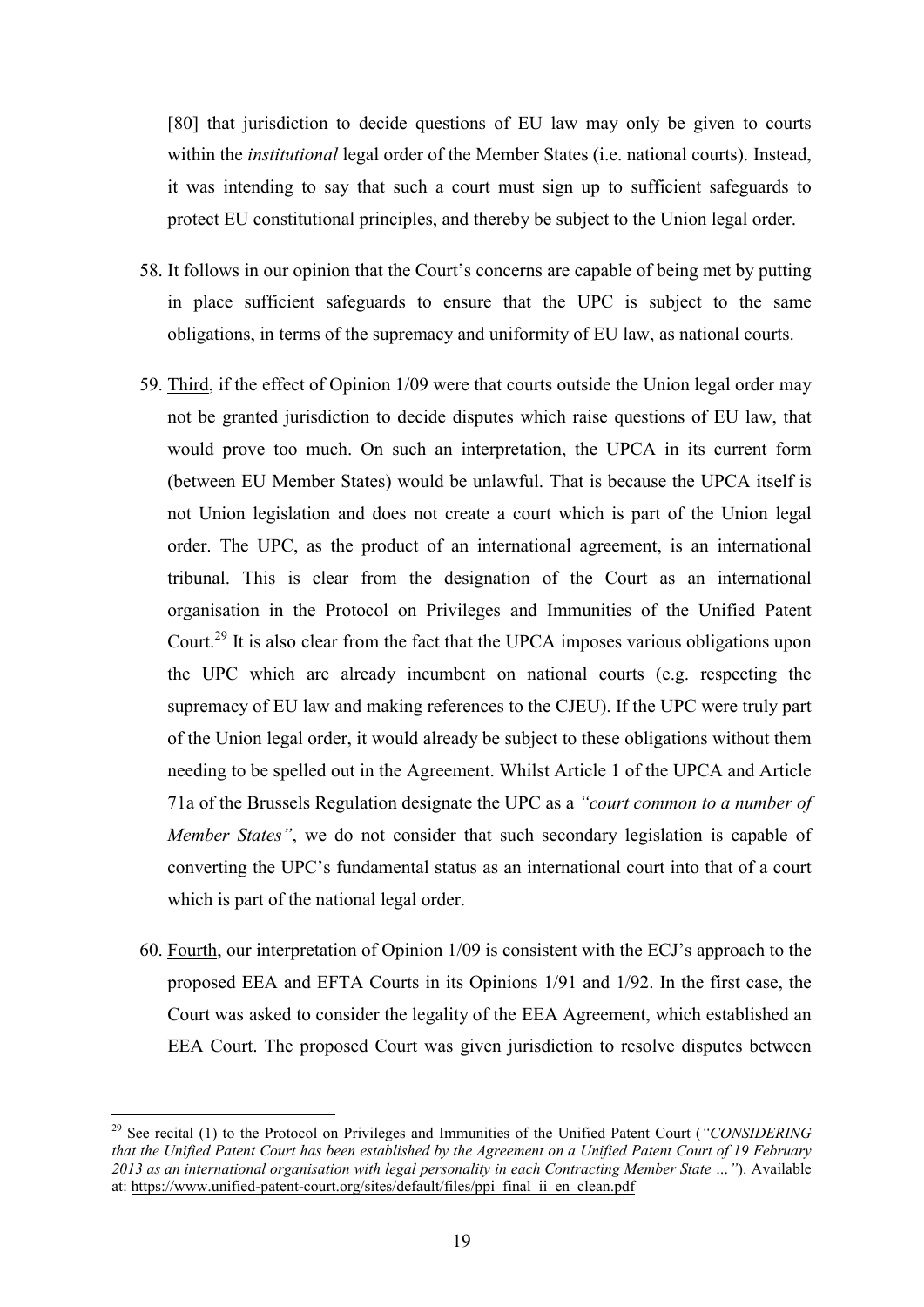Contracting Parties as to the proper interpretation of the EEA Agreement  $([6])$ .<sup>30</sup> As noted at paragraph 44 above, the operative provisions of the Agreement were worded identically to corresponding provisions of the EU Treaties.

- 61. The ECJ found that the proposed Court was inconsistent with *"the very foundations"* of EU law for a number of reasons, including:
	- a. Under the Agreement, decisions of the EEA Court (on provisions identically worded to the Treaties) would be binding upon the ECJ ([39]);
	- b. The proposed Agreement required the EEA Court to take account of ECJ rulings given before, but not after, the entry into force of the Agreement. There was therefore the risk of divergence in the interpretation of the relevant rules ([44]-[45]); and
	- c. Where the courts and tribunals of EFTA states made preliminary references, as provided for in the Agreement, the CJEU's judgments on the referred question was purely advisory. This would *"change the nature of the function of the Court of Justice … namely that of a Court whose judgments are binding"* ([61]).
- 62. The ECJ's reasoning thus did not focus on whether the proposed EEA Court was part of the institutional legal order of the Member States. It clearly was not. Instead, it considered what risks the Court presented to EU constitutional principles (e.g. uniformity, supremacy and the ECJ's jurisdiction to give binding judgments) and then assessed whether sufficient safeguards were in place to protect against these risks. In the event, it found that such safeguards were not in place.
- 63. Following the ECJ's ruling in Opinion 1/91, the EEA Court was abandoned. Instead, the EFTA States entered into an agreement establishing the EFTA Court.<sup>31</sup> In its Opinion 1/92 the ECJ found that the EFTA Court was lawful. Its reasons included the fact that rulings given by the ECJ would be binding upon the referring Court, rather

<sup>&</sup>lt;sup>30</sup> The Contracting Parties to the EEA Agreement were (and are) the EEA States, the EU Member States and the Union.

<sup>&</sup>lt;sup>31</sup> See Article 27 of the Surveillance and Court Agreement: http://www.efta.int/sites/default/files/documents/legal-texts/the-surveillance-and-court-agreement/agreementannexes-and-protocols/Surveillance-and-Court-Agreement-consolidated.pdf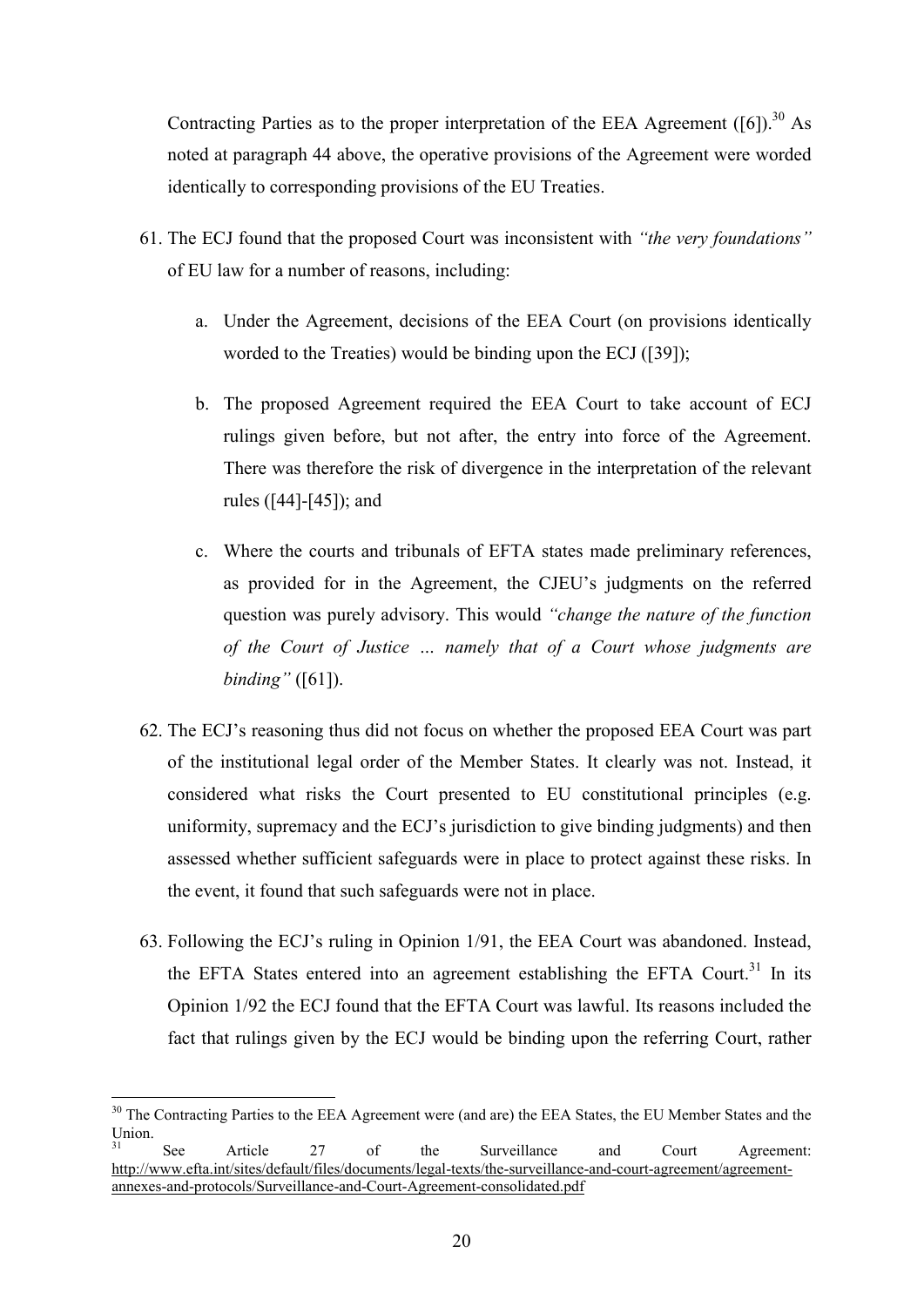than purely advisory ([37]), and that, unlike the proposed EEA Court, the ECJ was under no obligation to take account of judgments given by the EFTA Court ([16]).

- 64. In both of these opinions, the ECJ was therefore not necessarily concerned whether the proposed courts were part of the institutional Union legal order (they were not). Instead, it examined whether sufficient safeguards were in place to protect EU constitutional principles, in particular supremacy and uniformity. In the case of the EEA Court, it found that sufficient safeguards were not in place (Opinion 1/91). In the case of the EFTA Court, it found that they were (Opinion 1/92). This is consistent with our preferred interpretation of Opinion 1/09.
- 65. Fifth, the CJEU does not object in principle to the application of EU law outside the territory of Member States. In its Opinion 1/00, for example, the ECJ was asked to consider the legality of the European Common Aviation Area Agreement ("ECAA").<sup>32</sup> The Agreement largely replicated existing rules of community law and extended them to non-Member States. The ECJ observed:

Although the proposed agreement, unlike the EEA Agreement, is limited to one sector, air transport, its aim, like that of the EEA Agreement, is to extend the *acquis communautaire* to new States, by implementing in a larger geographical area rules which are essentially those of Community law.

66. The Court went on to state that it was necessary to assess whether *"adequate measures"* were contained in the Agreement to protect the autonomy of EU law. It then said:

> 12. Preservation of the autonomy of the Community legal order requires therefore, first, that the essential character of the powers of the Community and its institutions as conceived in the Treaty remain unaltered (Opinion 1/91, paragraphs 61 to 65, and 1/92, paragraphs 32 and 41).

> 13. Second, it requires that the procedures for ensuring uniform interpretation of the rules of the ECAA Agreement and for resolving disputes will not have the effect of binding the Community and its institutions, in the exercise of their internal powers, to a particular interpretation of the rules of Community law referred to in that agreement (Opinions 1/91 and 1/92).

> 14. The proposed ECAA Agreement does not affect the essential character of the powers of the Community and its institutions to such an extent that it must be declared to be incompatible with the Treaty.

<sup>1</sup> <sup>32</sup> Available at: http://www.cad.gov.rs/docs/onama/ECAA%20-%20ENg.pdf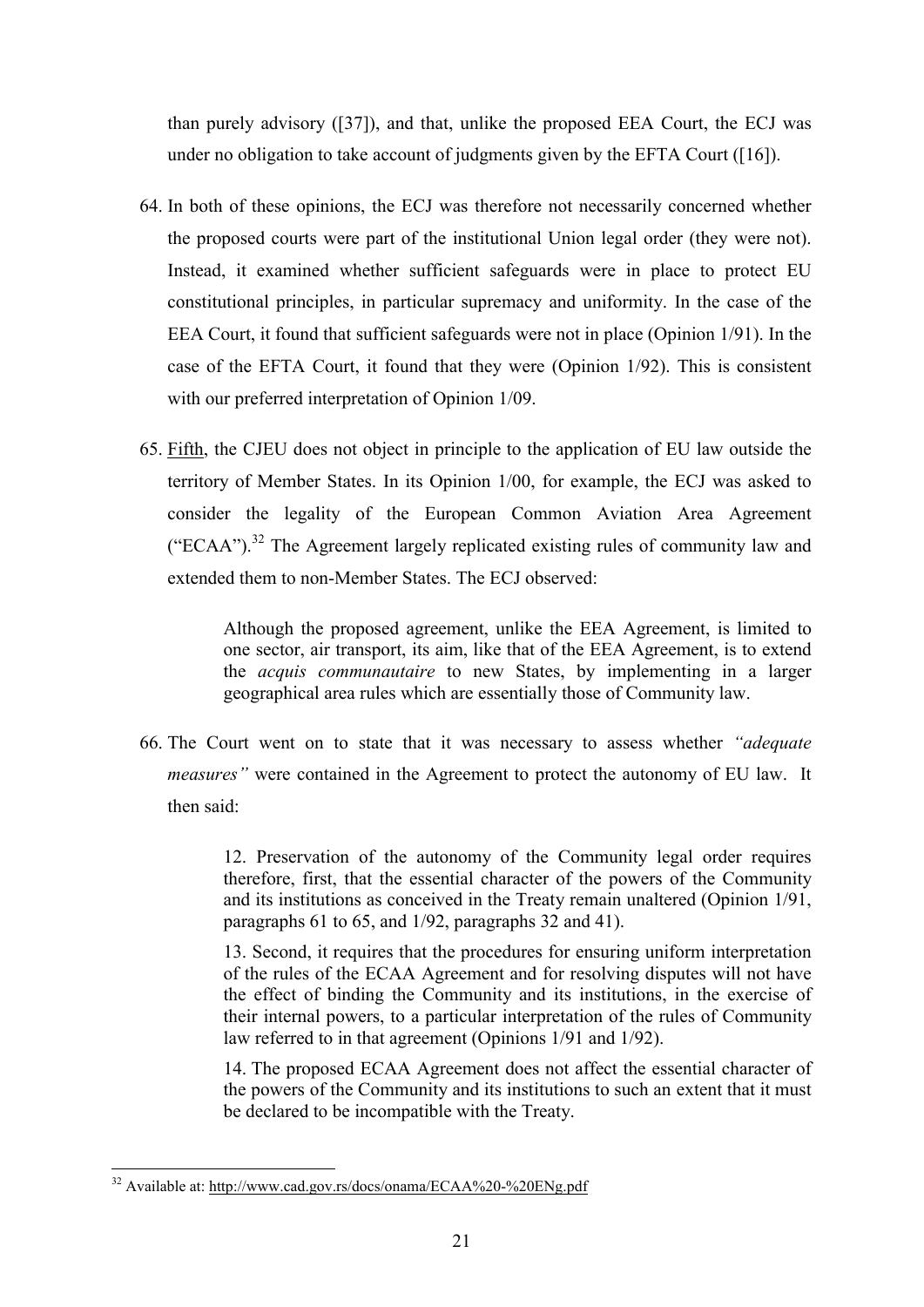- 67. Since the Agreement did not affect the essential character of the EU powers and institutions the Court concluded that the proposed Agreement was lawful  $(146)$ .<sup>33</sup>
- 68. The ECJ's tolerance in this case of EU rules being applied in non-Member States is consistent with our interpretation of Opinion 1/09, which permits questions of EU law to be decided by tribunals outside the Union legal order provided there are sufficient safeguards in the underlying agreement to protect EU constitutional principles.
- 69. Sixth if the true effect of Opinion 1/09 were that Member States may not enter into agreements which require international tribunals to decide disputes raising questions of EU law, that would have surprising consequences. For example, the EPC requires the EPO (and, on appeal, the Board of Appeal) to apply certain provisions of EU law on patentability.<sup>34</sup> The EPO is thus potentially required to rule upon questions of EU law even though it is not part of the EU legal order. We would find it surprising if the Member States had breached EU law by entering into the EPC (thereby surrendering the power of their national courts and tribunals to decide questions of EU law on questions of patentability).
- 70. Further, there is a wide range of other international tribunals, outside the national legal order, which may encounter questions of EU law in the performance of their functions, and it is most unlikely to be the position that the effect of Opinion 1/09 is that such tribunals are unlawful. To give only one example, the International Tribunal for the Law of the Sea ("ITLOS"), which decides disputes concerning the UN Convention on the Law of the Sea ("UNCLOS") has previously been asked to determine questions of EU environmental law in disputes between EU Member States.<sup>35</sup> Under the restrictive analysis of Opinion  $1/09$  (with which we do not agree), entering into UNCLOS (or at least agreeing to the dispute resolution procedure contained in UNCLOS) would be unlawful because it would involve Member States granting jurisdiction to an international tribunal, outside the institutional order of their

<sup>&</sup>lt;sup>33</sup> The safeguards in place under the ECAA included a requirement for national courts of non-Member States to make preliminary references to the ECJ (Article 16(2)). Paragraph 1(1) of Annex IV to the Agreement applies the preliminary reference procedure to non-Member State courts: *"The procedures established by the Court of Justice of the European Communities, hereinafter referred to as 'the Court of Justice', for referrals for preliminary rulings within the European Community shall apply, as far as appropriate. Further to the preliminary ruling, a court or tribunal of a Contracting Party shall apply the interpretation ruled by the Court of Justice"*.

See e.g. Rules 26-34 of Chapter V of the Implementing Regulations, which indirectly implement Directive 98/44/EC ('the Biotechnology Directive').

<sup>35</sup> See the *Mox Plant case (Ireland v. United Kingdom)*, List of cases No. 10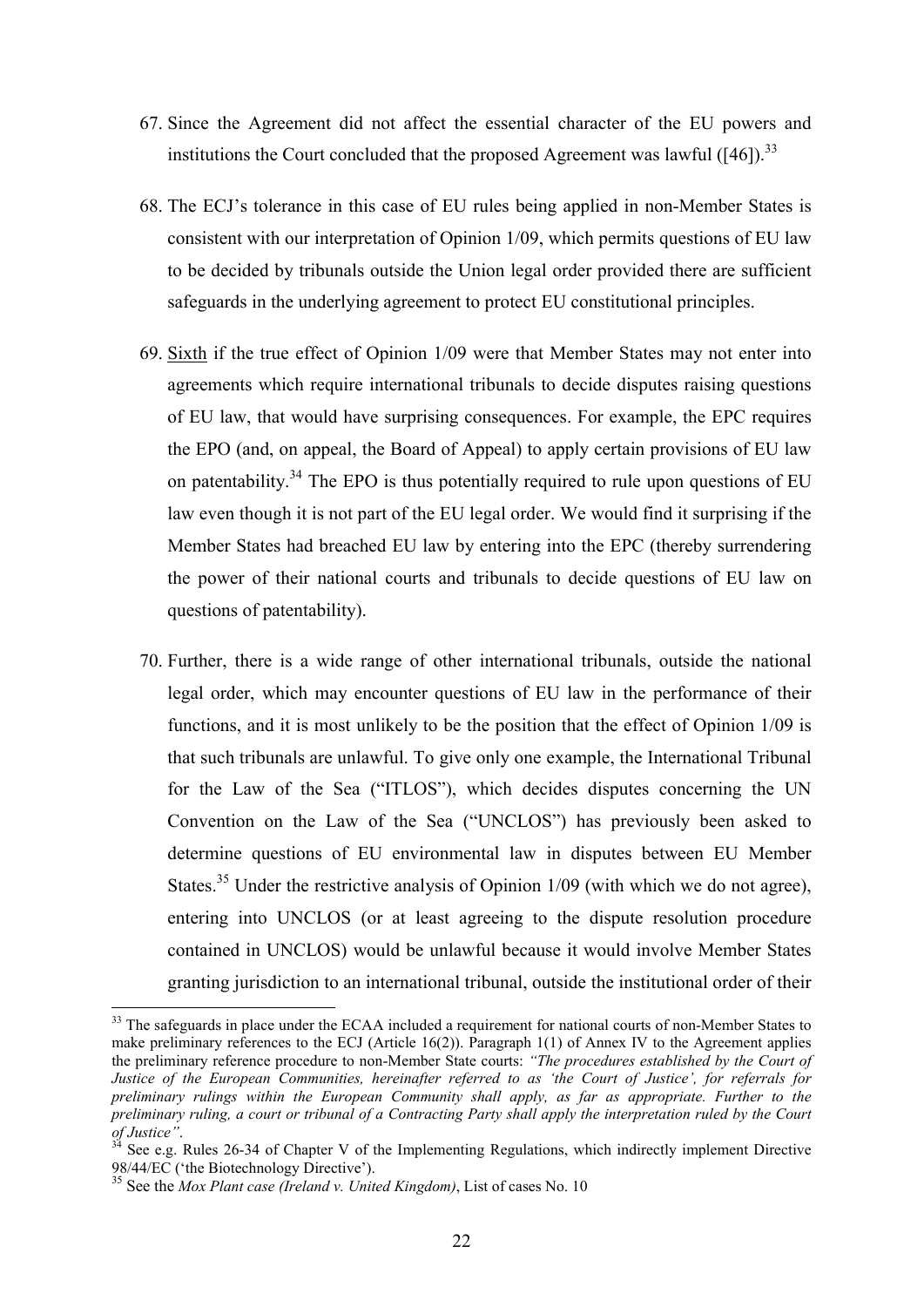national courts, which may be asked to decide questions of EU law.<sup>36</sup> In our view, the better analysis is that such agreements are lawful provided that they contain sufficient safeguards to protect EU constitutional principles. In the case of UNCLOS, the relevant safeguard is Article 282, which requires ITLOS to decline jurisdiction where the State parties have agreed to submit their dispute to a different procedure (which, in the case of EU law, would mean proceedings before the CJEU).

71. In summary, we therefore consider that the correct interpretation of Opinion 1/09 is that Member States may enter into an international agreement (between themselves or with non-Member States) which surrenders their national courts' jurisdiction to decide disputes which raise questions of EU law, such as the UPCA. However, they may only do so where appropriate safeguards are in place to protect EU constitutional principles. The question of whether or not there are appropriate safeguards in place is a question of EU law.

## Can appropriate safeguards be put in place under UPCA?

- 72. In its opinion 1/09, the CJEU identified three requirements that the UPCA needed to meet in order to comply with EU constitutional law: (i) respect for the supremacy of EU law ([65]); (ii) the possibility of claiming damages and/or instituting infringement proceedings for breach of EU law ([86]); and (iii) uniformity through the making of preliminary references ([83]).
- 73. The question therefore arises whether it is legally possible for the UK to implement these measures. We address each of the three requirements in turn.
- *a) Respect for supremacy of EU law*

- 74. The supremacy of EU law is currently addressed in Article 20 of the UPCA, which requires the Court to *"apply Union law in its entirety"* and *"respect its primacy"*.
- 75. We understand that, in practice, questions of EU law rarely arise in patent litigation. However, we do not consider that this makes any difference to the question of principle we are being asked to consider.

<sup>&</sup>lt;sup>36</sup> In particular, ITLOS could be required to determine the question of whether a dispute falls within the scope of EU law, thereby activating Article 282 of UNCLOS, which requires ITLOS to surrender jurisdiction where Member States have agreed to submit their dispute to a particular procedure.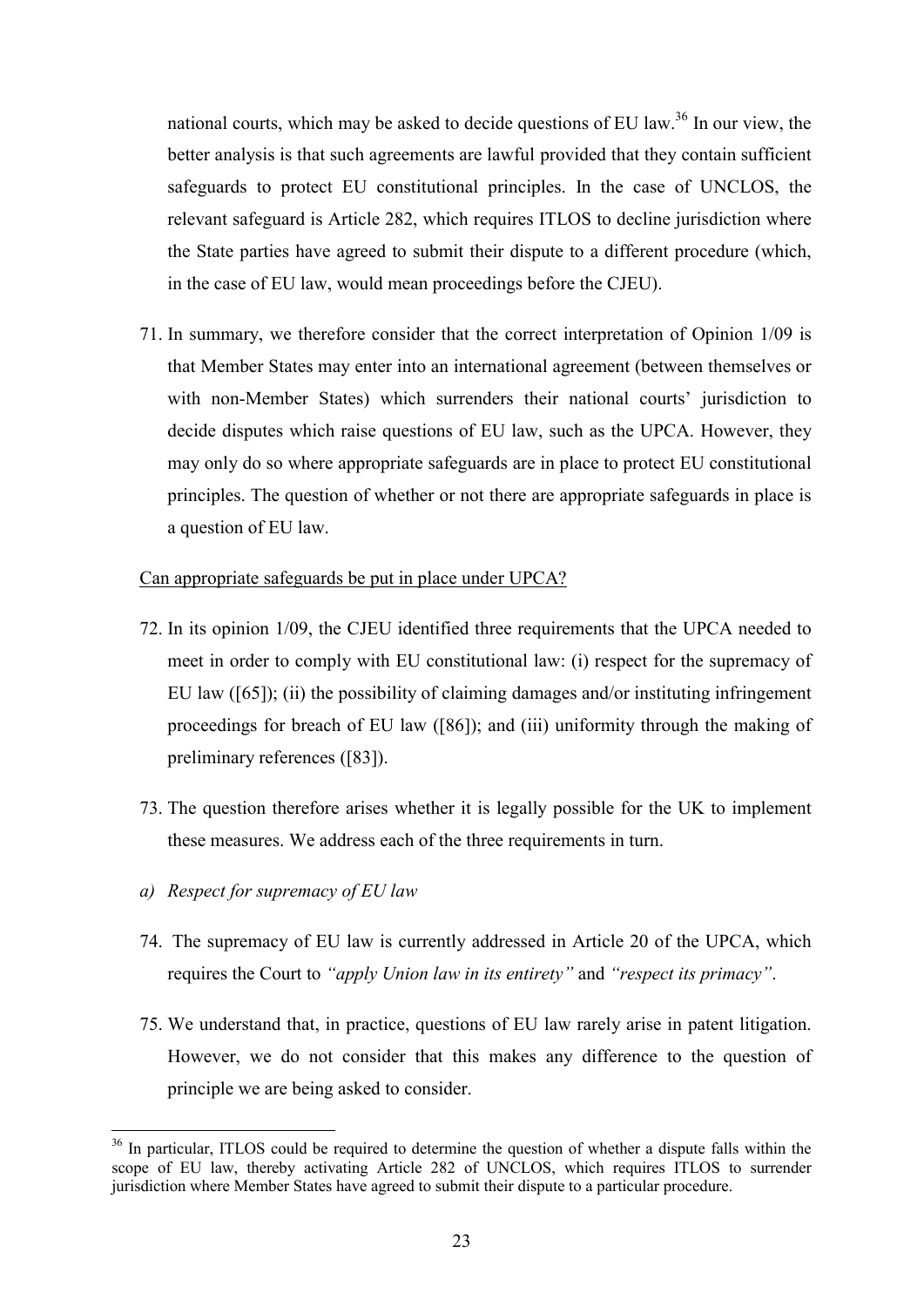- 76. We see no reason of domestic constitutional law why the UK could not submit itself to the supremacy of EU law in the field of patent disputes before the UPC. However, it is important to note that the UK would be required to accept the supremacy of EU law *in its entirety* as regards all such disputes as fall within the jurisdiction of the UPC. This would include, for example, competition law, fundamental rights arising under the Charter and general principles of EU law, as well as the specific patent rules contained, for example, in the Biotechnology Directive, as well as possible future EU legislation. The requirement to accept such a wide range of EU rules may be politically significant.
- *b) Ability to bring infringement proceedings and obtain damages for breach of EU law*
- 77. The CJEU's second requirement in Opinion 1/09 was that private parties must be able to obtain damages for breaches of EU law by the UPC and bring infringement proceedings before the CJEU.
- 78. This requirement is met by Article 23 of the current draft of the UPCA, which makes actions of the UPC attributable both individually and collectively to the Contracting Member States for the purpose of Articles 258, 259 and 260 TFEU.
- 79. We do not see any reason of domestic constitutional law why the UK could not accept individual and collective responsibility for breaches of EU law by the UPC, as required by Opinion 1/09. Of course, there is a separate question as to whether this would be politically acceptable (upon which we express no view).
- 80. From the perspective of EU law, the CJEU's jurisdiction to hear infringement actions under Articles 258, 259 and 260 TFEU is limited to Member States. The UK therefore could not unilaterally submit to these provisions. However, as set out at paragraph 86 below, it is in our view constitutionally possible for the jurisdiction of the CJEU to be expanded by means of an international agreement between the Union and a non-Member State. Such an agreement could therefore be entered into in order to permit the CJEU to hear infringement actions in respect of the UK divisions of the UPC.
- 81. We therefore consider that it would be legally possible for the UK to satisfy the requirement for contracting states to accept responsibility for breaches of EU.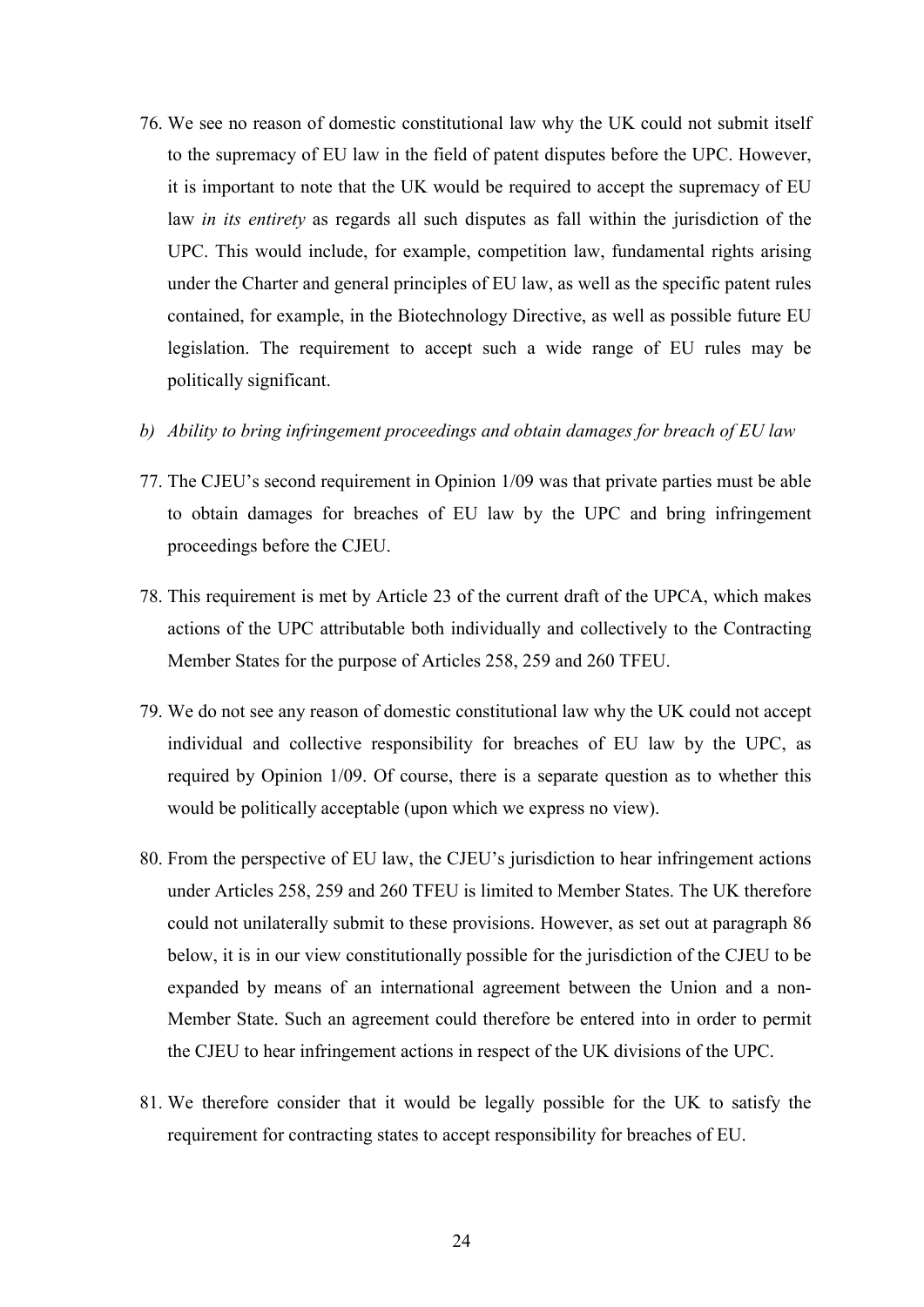- *c) Uniformity through preliminary references*
- 82. The CJEU's third objection to the UPCA in Opinion 1/09 was that inadequate provision had been made for ensuring that the Court makes preliminary references in accordance with Article 267 TFEU when questions of EU law arise.
- 83. We do not see any reason of domestic constitutional law why the UK could not require a court operating in its territory (in this case, the London and any local or regional divisions of the Court of First Instance) to make references to the CJEU in appropriate cases.
- 84. However, the position is more complicated under EU constitutional law. The jurisdiction of the CJEU to accept preliminary references is governed by Article 267 TFEU, which provides:

## **Article 267**

The Court of Justice of the European Union shall have jurisdiction to give preliminary rulings concerning:

(a) the interpretation of the Treaties;

(b) the validity and interpretation of acts of the institutions, bodies, offices or agencies of the Union;

Where such a question is raised before any court or tribunal of a Member State, that court or tribunal may, if it considers that a decision on the question is necessary to enable it to give judgment, request the Court to give a ruling thereon.

Where any such question is raised in a case pending before a court or tribunal of a Member State against whose decisions there is no judicial remedy under national law, that court or tribunal shall bring the matter before the Court.

If such a question is raised in a case pending before a court or tribunal of a Member State with regard to a person in custody, the Court of Justice of the European Union shall act with the minimum of delay (emphasis added).

- 85. The CJEU's jurisdiction to accept preliminary references under Article 267 is therefore limited to courts or tribunals of Member States. Pursuant to Article 50(3) TEU, the Treaties shall cease to apply to the UK upon Brexit. The jurisdictional basis for accepting references from UK courts under Article 267 will therefore disappear.
- 86. However, the CJEU may be given jurisdiction to accept preliminary references from the courts of non-Member States where this is provided for in an international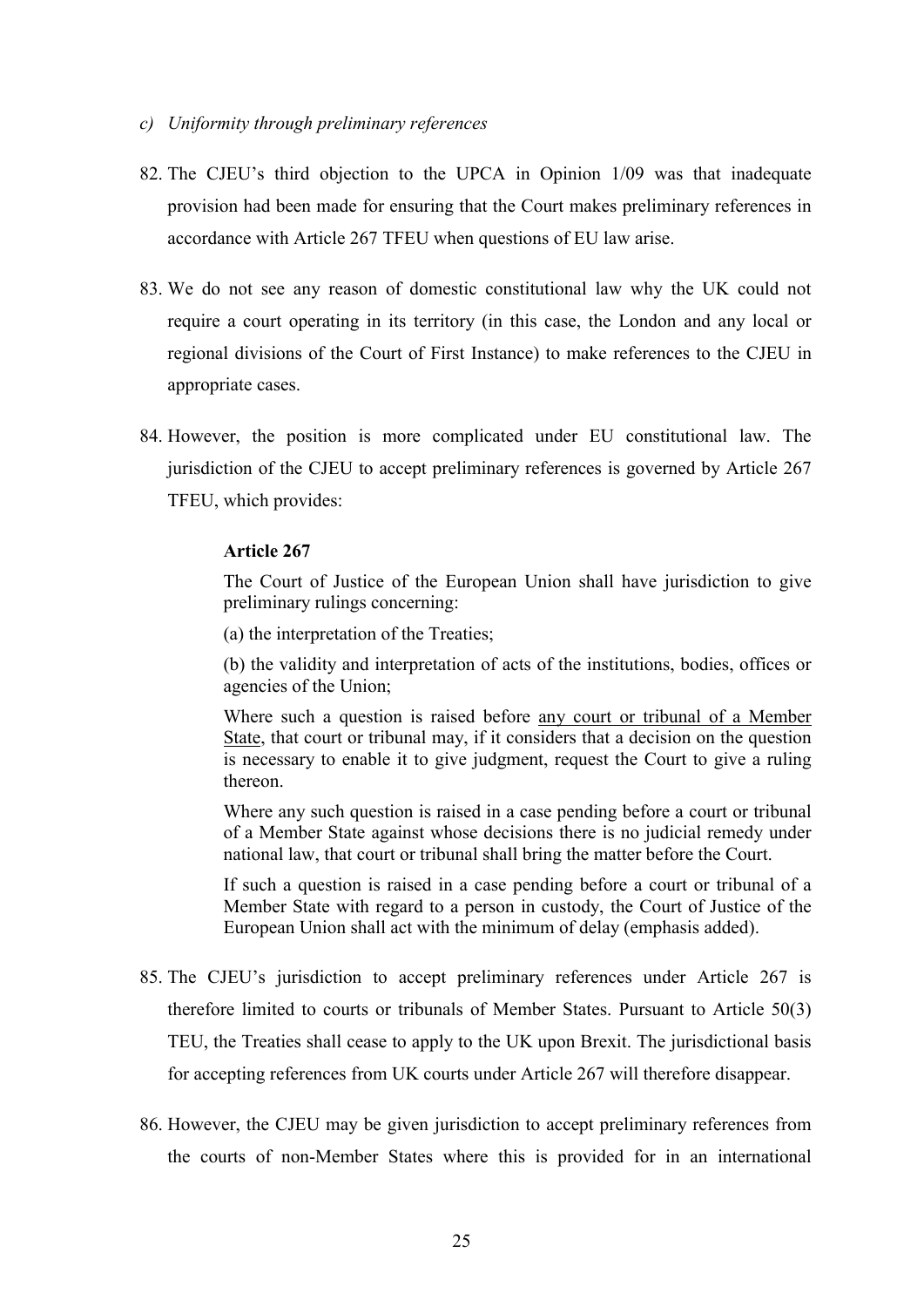agreement to which the Union is a party. Thus in Opinion 1/09, the CJEU observed that:

"an international agreement concluded with third countries may confer new judicial powers on the Court provided that in so doing it does not change the essential character of the function of the Court as conceived in the EU and FEU Treaties (see, by analogy, Opinion 1/92 [1992] ECR I-2821, paragraph 32)."

87. An example of an international agreement conferring jurisdiction upon the CJEU to accept preliminary references is Article 16(2) of the ECAA, discussed at paragraphs 65-68 above, which provides that:

> When a question of interpretation of this Agreement, of the provisions of the acts specified in Annex I or of acts adopted in pursuance thereof identical in substance to corresponding rules of the EC Treaty and to acts adopted pursuant to the EC Treaty, arises in a case pending before a court or tribunal of an ECAA Partner, the court or tribunal shall ask, if it considers this necessary to enable it to give a judgement and in accordance with Annex IV, the Court of Justice to decide on the question. An ECAA Partner<sup>37</sup> may, by decision and in accordance with Annex IV, stipulate the extent to which, and according to what modalities, its courts and tribunals are to apply this provision. Such a decision shall be notified to the depositary and the Court of Justice. The depositary shall inform the other Contracting Parties.

- 88. In our view, the Union could enter into a similar agreement with the UK (and any other non-Member States wishing to participate in the UPCA) allowing the CJEU to accept references from their divisions of the UPC under the same conditions as Article 267 TFEU. This would satisfy the third requirement identified by the CJEU in Opinion 1/09.
- 89. For completeness, we do not agree with the argument that the UK divisions of the UPC would be able to make preliminary references, without further measures being taken, under Article 267 by virtue of the UPC's designation as a court *"common to a number of Member States"* under Article 71a of the Brussels Regulation. <sup>38</sup> In our view such an argument is unlikely to be accepted because (a) the Brussels Regulation is secondary legislation and therefore cannot affect the proper interpretation of the Treaties, including Article 267; and (b), in any event, it is clear from the wording of

 $37$  The term "ECAA Partner" is defined in Article 2(1) as, essentially, the non-Member States.

<sup>&</sup>lt;sup>38</sup> As inserted by Regulation 542/2014.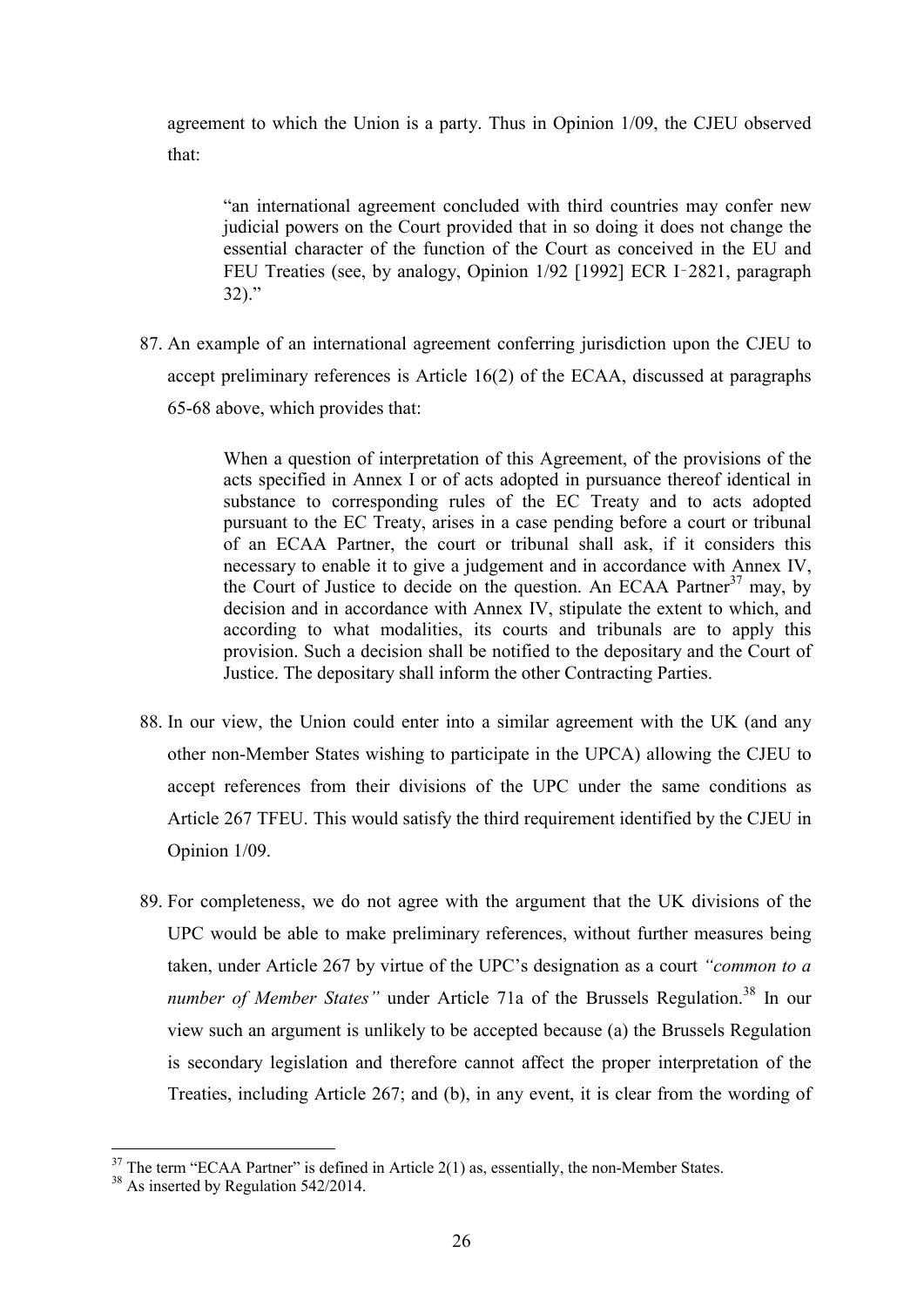Article 71a that the UPC's designation as a 'common court' is merely a vehicle for allowing the Court to exercise jurisdiction in circumstances where this would not otherwise be allowed under the Brussels Regulation. It is not intended to have broader implications for the Court's status under EU law. Thus, Article 71a provides:

"1. For the purposes of this Regulation, a court common to several Member States as specified in paragraph 2 (a 'common court') shall be deemed to be a court of a Member State when, pursuant to the instrument establishing it, such a common court exercises jurisdiction in matters falling within the scope of this Regulation.

2. For the purposes of this Regulation, each of the following courts shall be a common court:

(a) the Unified Patent Court established by the Agreement on a Unified Patent Court signed on 19 February 2013 (the 'UPC Agreement') ..."

- 90. It would therefore be necessary for the UK to enter into an international agreement with the Union conferring jurisdiction on the CJEU to accept preliminary references from its divisions of the UPC.
- 91. In summary, we consider for the reasons set out above that it would be legally possible for the UK to sign up to the three essential features of the UPCA identified in Opinion 1/09.

Does the UK have to comply with Opinion 1/09 at all?

- 92. We do not agree with the argument that, following 'Brexit', the UK could disregard the three requirements set out in the CJEU's Opinion 1/09 on the ground it would no longer be bound by EU law.<sup>39</sup> This ignores the position of the other Member States which are parties to the UPCA.
- 93. Under Article 4(3) TEU, the Member States owe a duty of sincere co-operation to ensure the application of and respect for Union law within their territories. By entering into the UPCA with the UK after 'Brexit', the Member States would be surrendering the jurisdiction of their national courts (or their national divisions of the UPC) over certain types of dispute in favour of tribunals situated in the UK. For example, a company domiciled in Germany would only be able to bring a revocation

 $39$  $39$  See e.g. the view of Wouter Pors, Bird & Bird, reported here: http://kluwerpatentblog.com/2016/06/26/brexit-new-scenario-discussed-to-save-the-unitary-patent-system/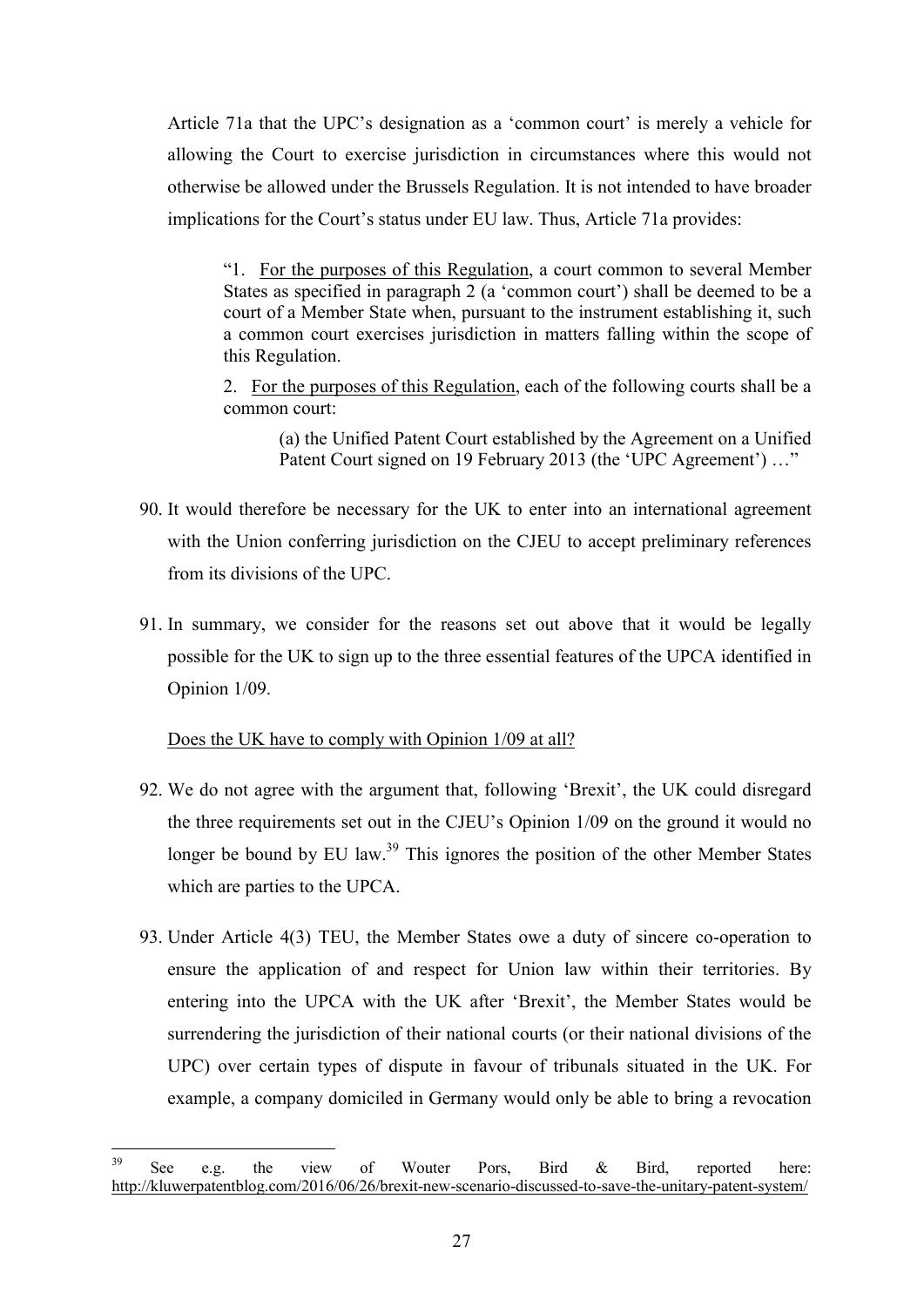action for a life sciences patent in the UK division of the Central Court. Similarly, a French claimant would be required to bring an infringement action in respect of an anticipated infringement in UK territory in the UK local division of the UPC, even if the Defendant were domiciled in France. In our view, it is clear from Article 4(3) (and the CJEU's treatment thereof in Opinion 1/09 at [68]) that the Member States would not be entitled to surrender the jurisdiction of their national courts in this way unless there is an appropriate guarantee that the tribunal to which jurisdiction is conferred (i.e. the UK divisions of the UPCA) are subject to sufficient obligations to apply EU law and respect EU constitutional principles.

- 94. It follows that the UK would be required to comply with the requirements identified in Opinion 1/09 regarding the supremacy of EU law, infringement proceedings and preliminary references, even though it will no longer be bound by that Opinion once it leaves the EU.
- 95. Consequently, it is unnecessary to consider the difficult question of whether the UPC exercises jurisdiction on behalf of all Contracting States simultaneously or (at least when exercising its jurisdiction in relation to European patents) only on behalf of the Member State(s) in which the patents are registered. In either case, the Member States' duty of sincere co-operation means that jurisdiction cannot be conferred upon tribunals operating in non-Member States without adequate safeguards.

#### Potential counterarguments

- 96. For the reasons set out above, we consider that it would be possible, as a matter of UK and EU constitutional law, for the UK to participate in the UPCA after 'Brexit'.
- 97. However, the CJEU's reasoning in Opinion 1/09 is, undoubtedly, opaque, and there is a risk that the Court may, in a future opinion, interpret it as precluding the participation of non-Member States. There is some textual support for this view in the Opinion. For example, the Court appears to lay down an absolute rule in paragraph [80] of its judgment where it says:

Member States cannot confer the jurisdiction to resolve such disputes on a court created by an international agreement which would deprive those courts of their task, as 'ordinary' courts within the European Union legal order, to implement European Union law …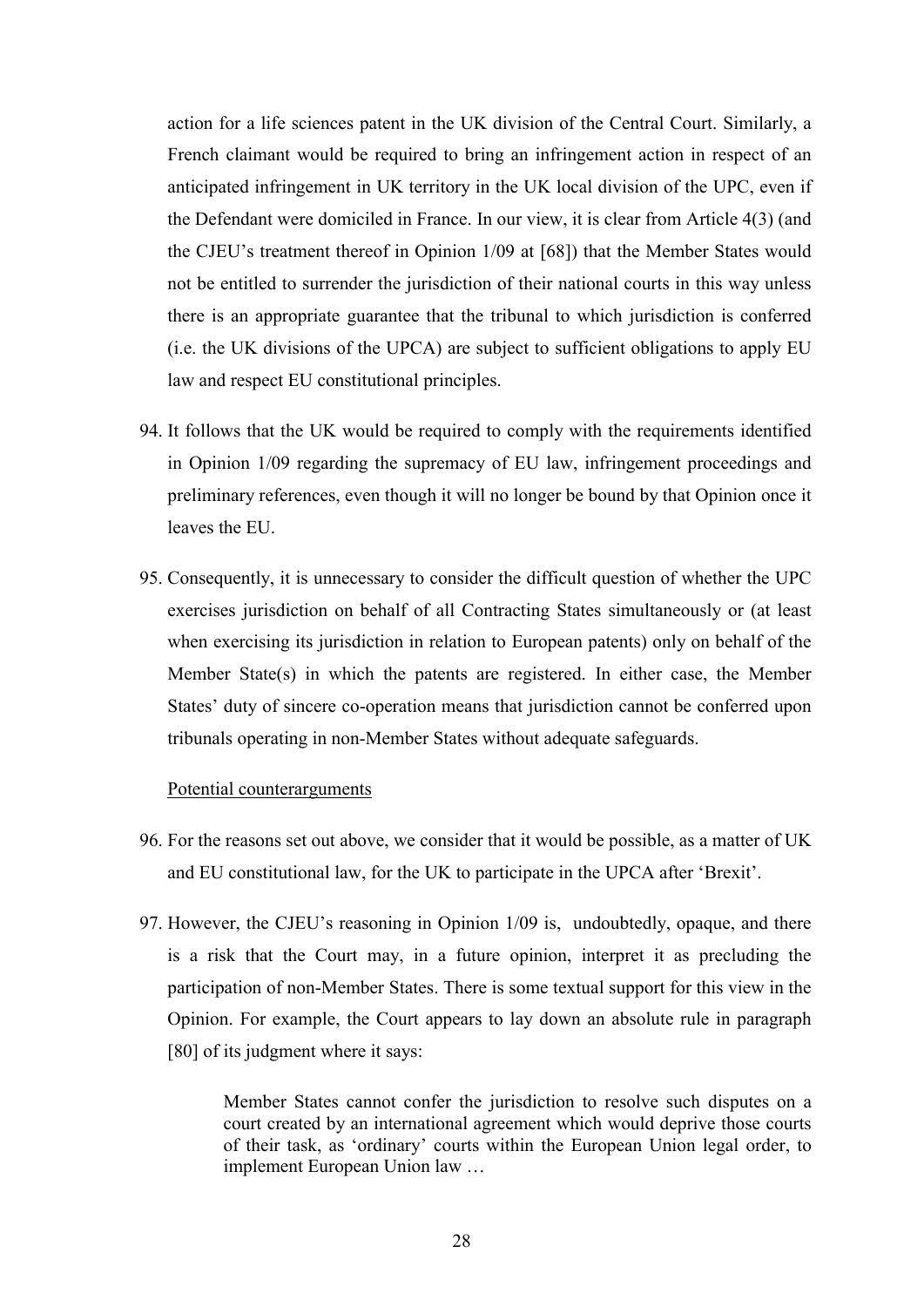- 98. For the reasons set out at paragraph 57 above, we consider that this passage should be read in the context of paragraphs [83]-[88], which suggest that it is possible to contract out jurisdiction to an international tribunal so long as sufficient safeguards are in place to protect the EU constitutional principles. However, we cannot rule out the possibility that the Court would interpret paragraph [80] as imposing a blanket ban on contracting out jurisdiction to courts outside the Union legal order (and consequently any courts operating in non-Member States).
- 99. Similarly, at paragraph [82] the CJEU appears to draw an adverse comparison between the UPC and the Benelux Court, which is a court created by an international agreement between Belgium, the Netherlands and Luxembourg. The following passage may be read as suggesting that the UPC can only lawfully operate if it is situated within the national legal order of Member States, in the same way as the Benelux Court: 40

It must be emphasised that the situation of the PC envisaged by the draft agreement would differ from that of the Benelux Court of Justice which was the subject of Case C‑337/95 *Parfums Christian Dior* [1997] ECR I‑6013, paragraphs 21 to 23. Since the Benelux Court is a court common to a number of Member States, situated, consequently, within the judicial system of the European Union, its decisions are subject to mechanisms capable of ensuring the full effectiveness of the rules of the European Union.

100. However, in our view the answer to this argument is that the Court is not intending to say at [82] that a tribunal such as the Benelux Court, which is integrated into the participating Member States' national legal systems, is the *only* means of lawfully granting jurisdiction to an international tribunal. It is simply observing that, whereas the Benelux Court, as a court within the Union legal order, is already subject to the obligations of national courts imposed by the Treaties, the UPC must be subject to additional scrutiny because it is not subject to those obligations.

## Summary on question 1b:

1

101. In summary, we consider that it would be legally possible for the UK to participate in the UPCA after 'Brexit'. The correct interpretation of the CJEU's case

<sup>40</sup> The Benelux Court is the only court other than the UPC to be designated as a *"court common to a number of Member States*" in Article 71a(2) of the Brussels Regulation. It has competence over various areas of law, including intellectual property, free movement of persons and certain environmental laws.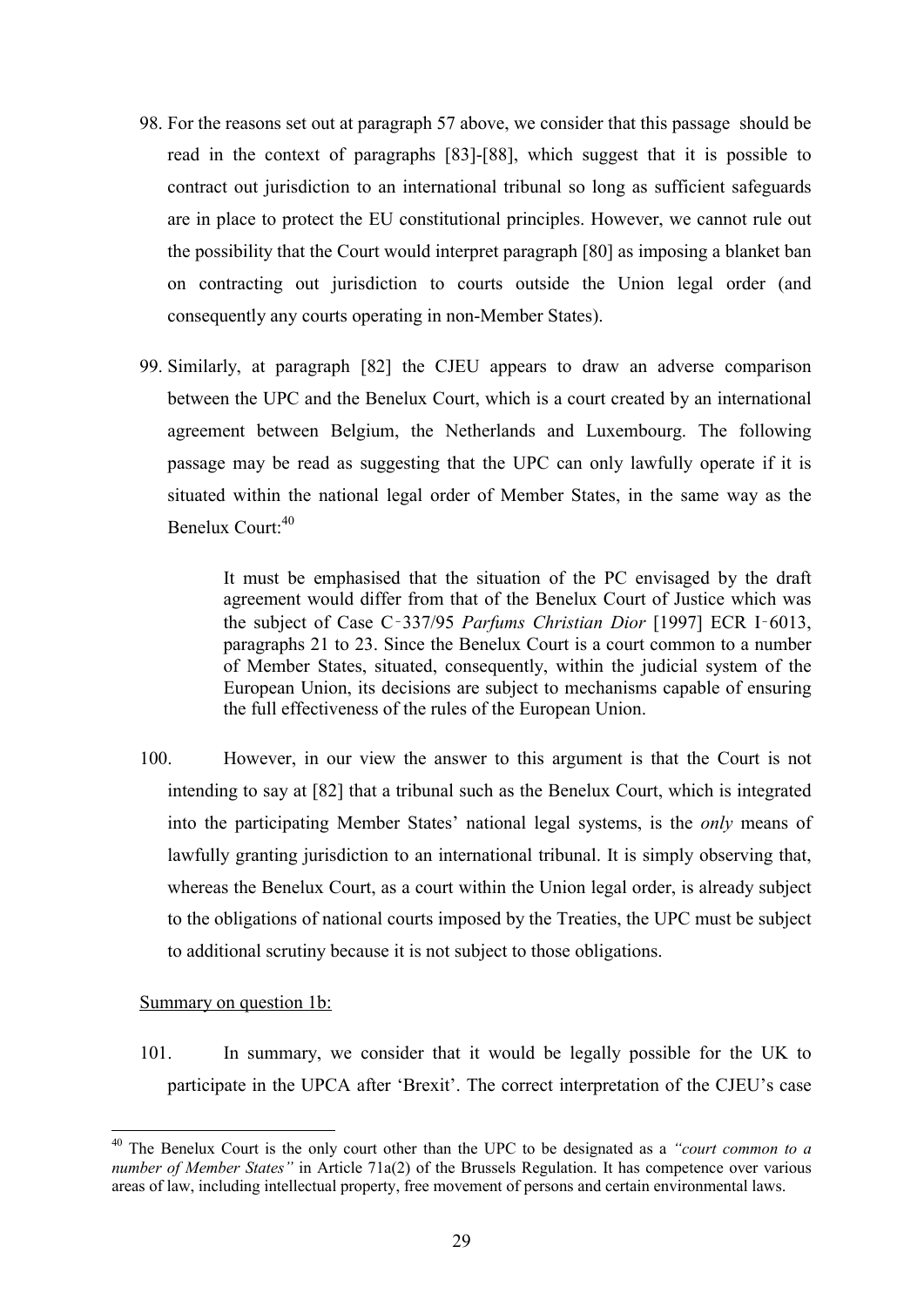law, including Opinion 1/09, is, in our view, that the UPC may lawfully operate in non-Member States provided that the UPCA contains sufficient safeguards to preserve EU constitutional principles, in particular (i) supremacy; (ii) responsibility for infringements of EU law; and (iii) uniformity through preliminary references.

102. Due to the opaque reasoning in Opinion 1/09, we cannot rule out the possibility that the CJEU would reach a contrary conclusion in a future decision. However, we would find such a conclusion as something of a triumph of form over substance given that the Court's only objections to the UPCA in Opinion 1/09 can be met by imposing obligations on the UPC requiring it to behave *as though* it is within the institutional legal order of an EU Member State (i.e. as though it is a national court). Furthermore, as explained above, such a ruling by the CJEU would have potentially wide-ranging consequences for other international agreements which confer jurisdiction on international tribunals.

# *Question 1c: Can the UK retain the Life Sciences/Chemistry section of the Central Division?*

103. We do not consider that question 1c raises any separate issues to question 1b. Provided that the UK is able to comply with the three substantive requirements set out in paragraph 72 above, it would be entitled to retain the Life Sciences/Chemistry section of the UPC Central Division in London. Further, subject to appropriate amendments being made to the UPCA, UK citizens could continue to sit as judges in the Court of First Instance and the Court of Appeal.

#### *ii) Question 2: What changes to the UPCA would be necessary?*

- 104. By their second question, Instructing Solicitors ask what changes would need to be made to the UPCA to ensure the UK's participation in the Agreement after 'Brexit'. They further ask whether it would be possible to make all of the necessary changes to the UPCA itself without entering into a separate agreement.
- 105. We consider that a number of changes would need to be made if the UK wishes to participate in the UPCA after 'Brexit'. The changes would have to be made both by way of amendment to the UPCA and by way of separate international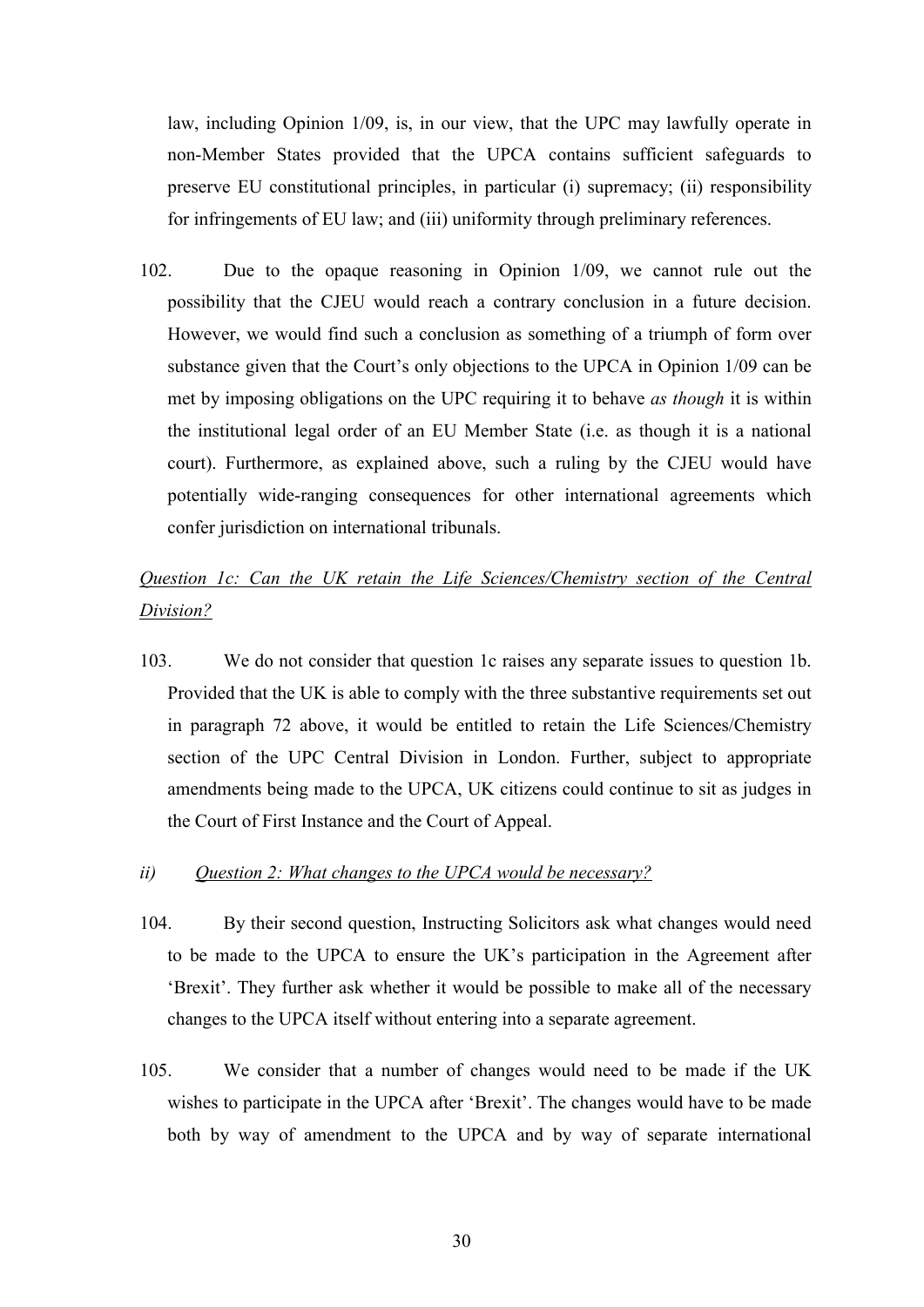agreement(s). We begin by setting out the necessary changes before addressing the method of amendment.

- 106. As regards the UPCA itself, we consider that five amendments would need to be made:
	- a. First, Article 2 (c) of the UPCA, which defines the term *"Contracting Member State"*, would need to be amended. The current definition excludes non-EU Member States. We would suggest that the defined term be amended to *"Contracting State"*. The precise wording of the amendment would depend upon whether it is intended to open up the UPCA exclusively to the UK, or also other non-Member States such as Switzerland. Once this amendment were made, a number of further changes would fall into place, such as allowing judges who are qualified for appointment to judicial office in the UK to sit on the Court (Article 15(2)).<sup>41</sup>
	- b. Second, Article 1 of the UPCA would arguably need to be amended because it could no longer be said that the UPC was subject to the same EU law obligations as national courts because of its status as a *"court common to the Contracting Member States"*. Instead, the second paragraph of Article 1 would need to provide as follows (or similar):

## **Article 1 – Unified Patent Court**

…

1

The Unified Patent Court shall be a court common to the Contracting Member States and thus subject to the same obligations under Union law as any national court of the Contracting a Member States.<sup>42</sup>

For the reasons set out above, we do not consider that the UPC's designation as a 'Court common to the Contracting Member States' is necessary to ensure compliance with the CJEU's Opinion 1/09 (indeed, it is something of a legal fiction because the UPC is clearly an international tribunal, not a national court within the Union legal order). Nonetheless, we anticipate that this amendment may be controversial because it would superficially appear to

 $41$  See also Article 2(1) of the Statute of the UPC, which requires judges of the Court to be nationals of a *"Contracting Member State"*.

<sup>42</sup> Note that *"Member State"* is defined in Article 2(b) as an EU Member State.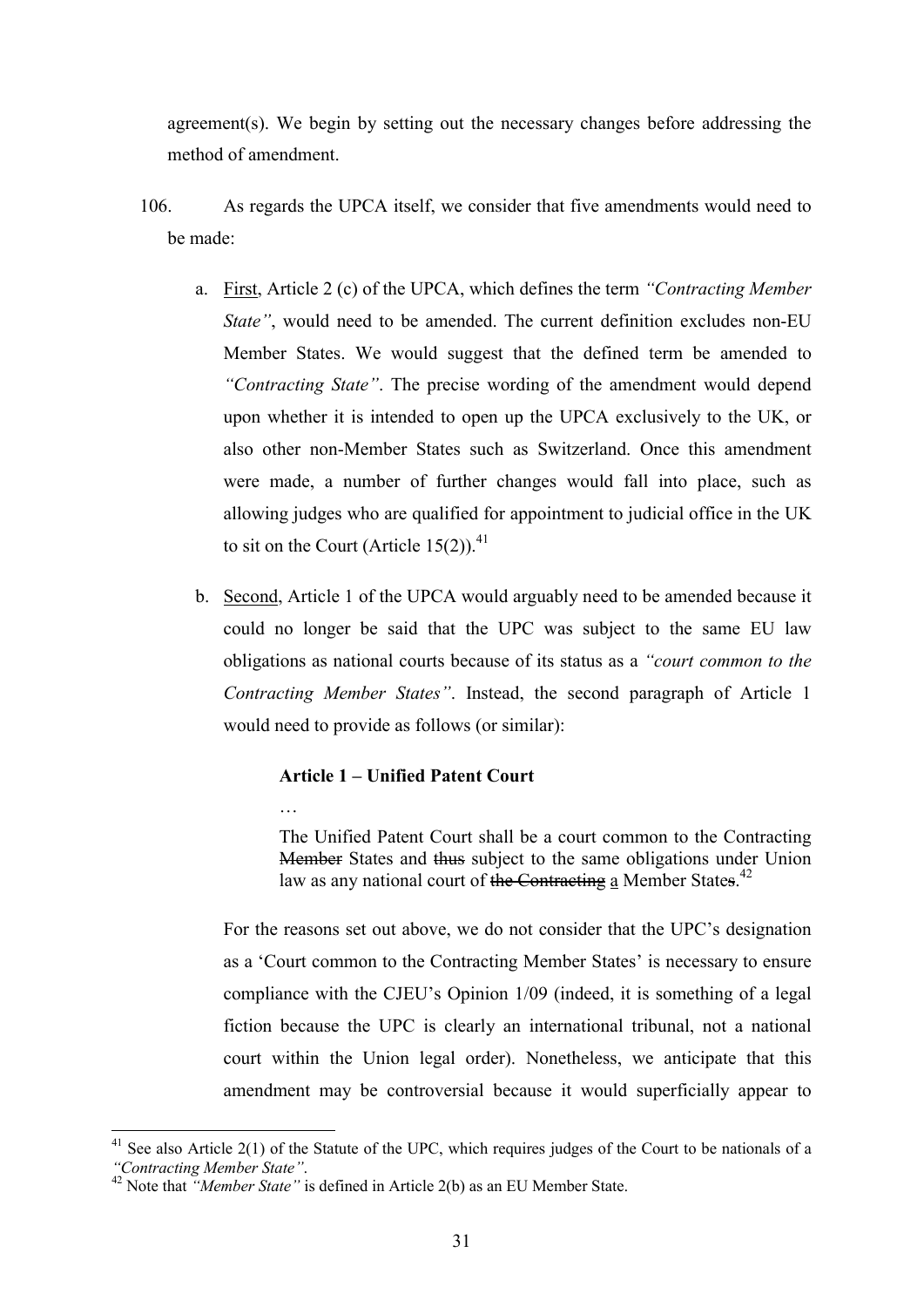represent a reversal of the Commission's solution for bringing the UPCA into line with Opinion 1/09.

- c. Third, a similar amendment would need to be made to Article 21, such that it provides as follows: *"… the Court shall cooperate with the [CJEU] to ensure the correct application and uniform interpretation of Union law, as any national court of a Member State, in accordance with Article 267 TFEU in particular"*.
- d. Fourth, Article 29, which makes provision for exhaustion of rights, would need to be amended to refer to a product which has been *"placed on the market in the Union Contracting States …"*.
- e. Fifth, the various references to *"Member States"* in Articles 84 and 88, which make provision for signature, ratification, and entry into force of the Agreement, would need to be amended to include the UK (and potentially other non-Member States).
- 107. Additionally, as regards the jurisdiction of the CJEU to accept preliminary references, an international agreement would need to be entered into between the UK and the Union.<sup>43</sup> As set out at paragraph 86 above, the CJEU has recognised that this is a lawful means of conferring jurisdiction for it to accept preliminary references. The agreement would need to confer jurisdiction on the CJEU to (i) accept preliminary references from UK divisions of the UPC; and (ii) hear infringement actions against the UK in respect of the UPC's functions, as though the UK were bound by Articles 258, 259 and 260 TFEU. This could potentially be achieved as part of the international exit agreement to be entered into between the UK and the Union under Article 50(2) TEU.
- 108. As regards jurisdiction and enforcement, the UK will need to consider its options for replacing the Brussels Regulation, which will cease to apply when the time limit in Article 50(3) expires. This will clearly involve broader considerations than the UK's position under the UPCA.

<sup>&</sup>lt;sup>43</sup> To be clear, the expansion of the CJEU's jurisdiction to accept preliminary references from UK divisions of the UPC would not of itself result in the CJEU's jurisdiction over substantive IP matters being expanded further.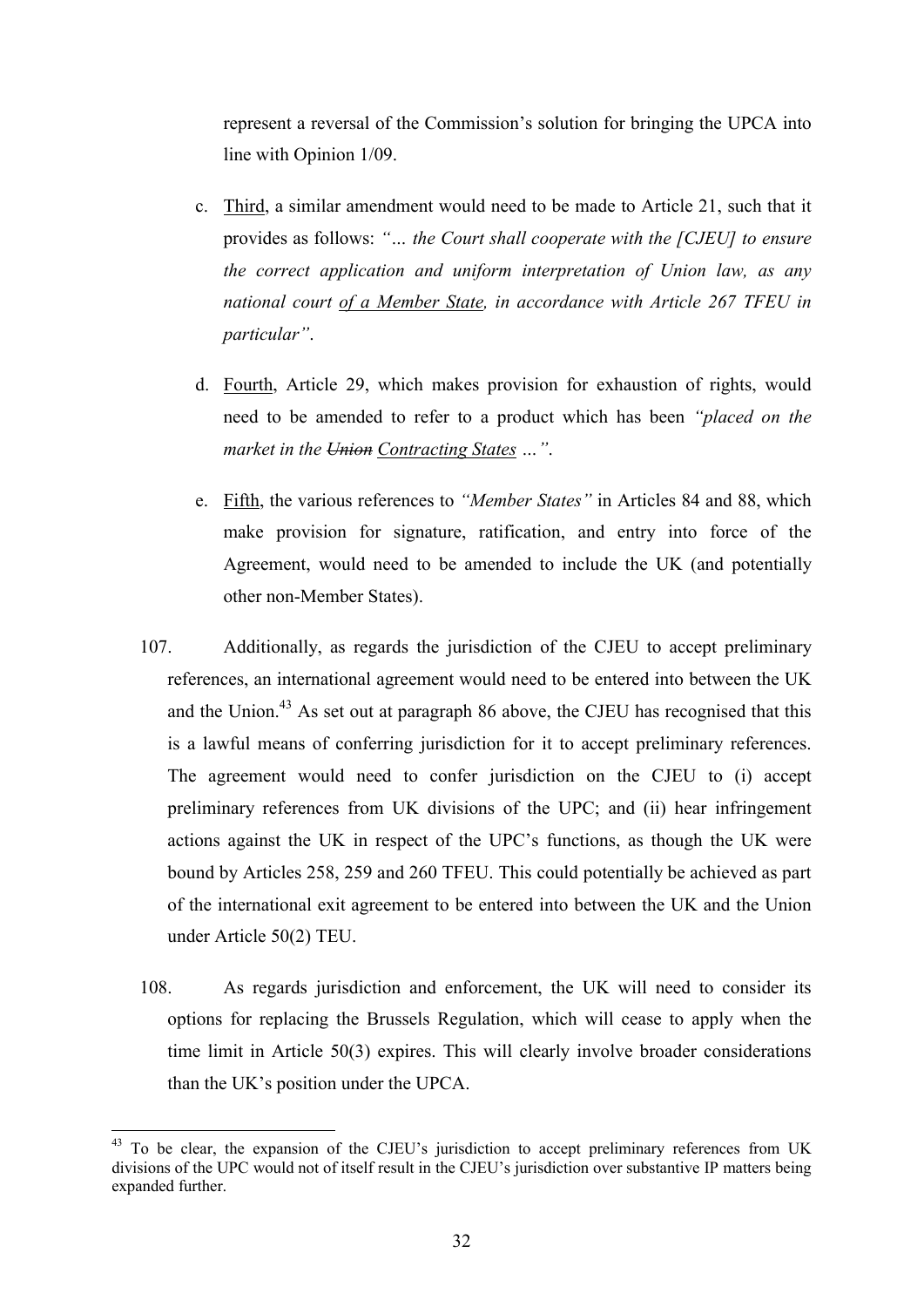109. One possibility will be for the UK to join the Lugano Convention. This would be compatible with Article 31 of the UPCA, which provides that the UPC's international jurisdiction *"shall be established in accordance with [the Brussels Regulation], or, where applicable … the Lugano Convention"*. However, the Lugano Convention does not contain equivalent provisions to Articles 71a-71d of the Brussels Regulation, which create a specific carve-out for cases allocated to the various provisions of the UPC.<sup>44</sup> We understand that the Standing Committee of the Lugano Convention considered amending the Convention in line with the amendments to the Brussels Regulation made by Regulation 542/2014. However, it decided to *"wait for the results of further investigations into the necessity of an amendment, and to consider the question again if so required"*. <sup>45</sup> The Standing Committee has thus expressed a readiness to make any necessary changes, although the time taken to persuade the Standing Committee to agree to this amendment would potentially constitute a further obstacle to the UK's participation in the UPCA.

## *Method of amendment*

- 110. Instructing Solicitors ask for advice on the appropriate method of implementing the above amendments.
- 111. As a preliminary matter, we understand that it would be difficult to persuade all of the Contracting Member States to the UPCA to unanimously consent to an amendment of the Agreement itself. $46$  It is therefore necessary to consider whether any alternative methods of amendment could be used.
- 112. We are instructed that it would be feasible for the parties to the UPCA to agree to an amendment 'Protocol' in order to enable to the UK's continued participation, and that such Protocols have been agreed relatively quickly in the past.<sup>47</sup> In our view this would be the most straightforward amendment method.
- 113. Article 87(2) is also a possible vehicle for amendment. It provides:

 $44$  The new provisions are inserted by Regulation 542/2014.

<sup>45</sup> Second meeting of the Lugano Convention Standing Committee (25 September 2013): https://www.bj.admin.ch/bj/en/home/wirtschaft/privatrecht/lugue-2007.html

Instructions, p.15.

 $^{47}$  Instructions, pp.3; 15.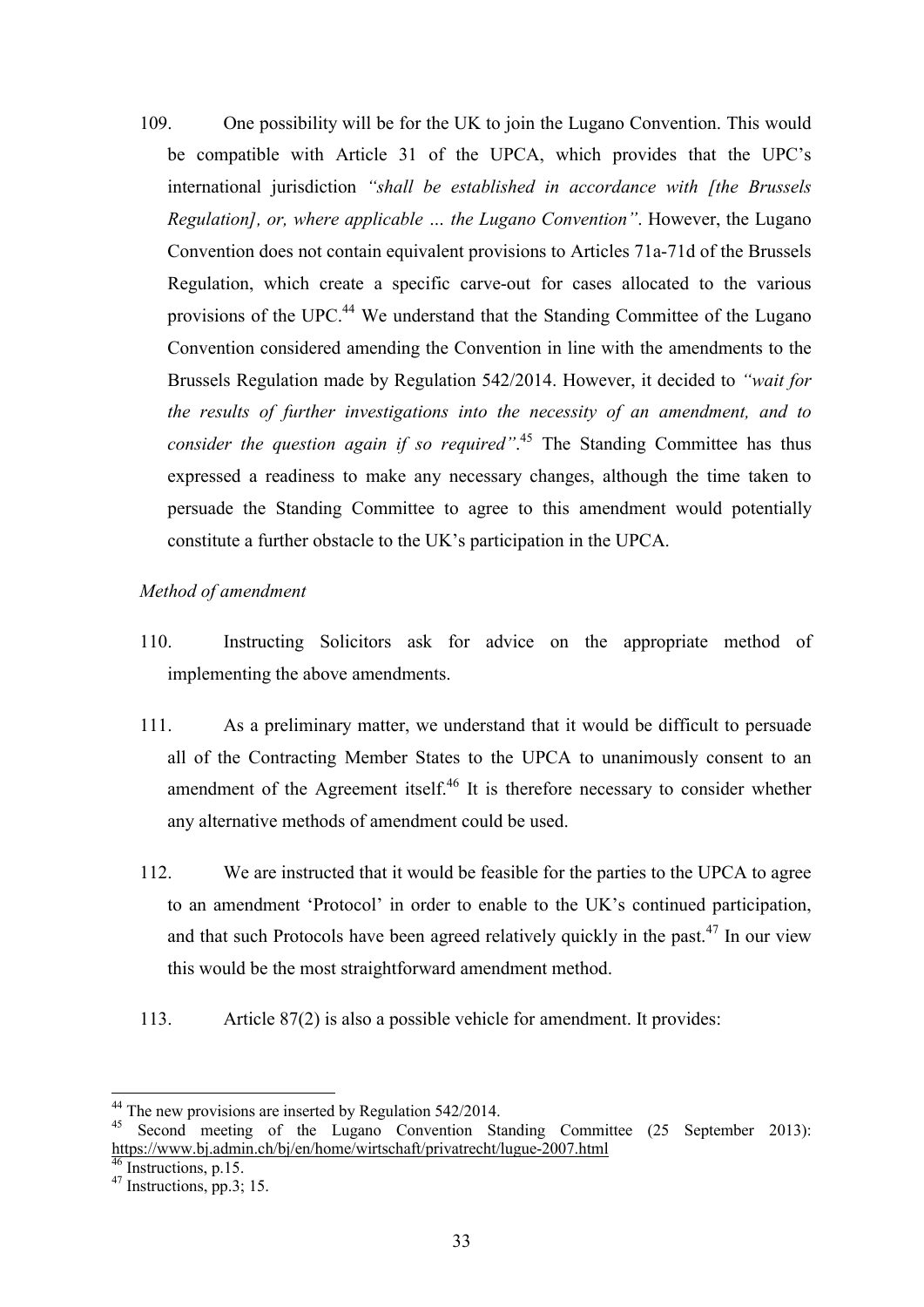## **Article 87 - Revisions**

(2) The Administrative Committee may amend this Agreement to bring it into line with an international treaty relating to patents or Union law.

- 114. As set out at paragraph 107 above, if the UK wishes to participate in the UPCA it will need to enter into an international agreement with the Union conferring jurisdiction upon the CJEU to accept preliminary references. This could be contained in the Article 50 exit agreement, which is an international treaty pursuant to Article 50(2). In turn, this agreement could be used to trigger the Administrative Committee's amendment power under Article 87(2). However, the exit agreement would have to go beyond merely conferring jurisdiction upon the CJEU. For example, it could provide that the parties agree that the UK will continue to participate in the UPCA and will take all necessary steps to ensure such participation. In our view, this is likely to be sufficient to classify the agreement as *"an international treaty relating to patents"*.
- 115. We note that Instructing Solicitors suggest that Article 87(2) would not apply before the Agreement comes into force.<sup>48</sup> We can see the force of this argument because the Administrative Committee is established by Articles 11 and 12 of the UPCA, which will not themselves come into force until ratification in accordance with the requirements laid down in Article 89. In those circumstances, it is difficult to see how Article 87 could be used to pre-emptively empower the Administrative Committee to make amendments. However, this problem would be avoided if the UK ratified the UPCA prior to 'Brexit', thereby satisfying the conditions for entry into force under Article 89.
- 116. There is then the question of whether the EU would need to become a party to the UPCA and, if so, whether the Member States may also continue to be parties to the Agreement. This is connected to the question of whether the subject-matter of the UPCA, or parts of it, is within the exclusive competence of the Union. If it is, the Union would need to become a party to the Agreement (as it is, for example, to the Lugano Convention). If it is not, the Member States would have competence to enter into the Agreement with the UK themselves. There is also the intermediate possibility

 $48$  Ibid.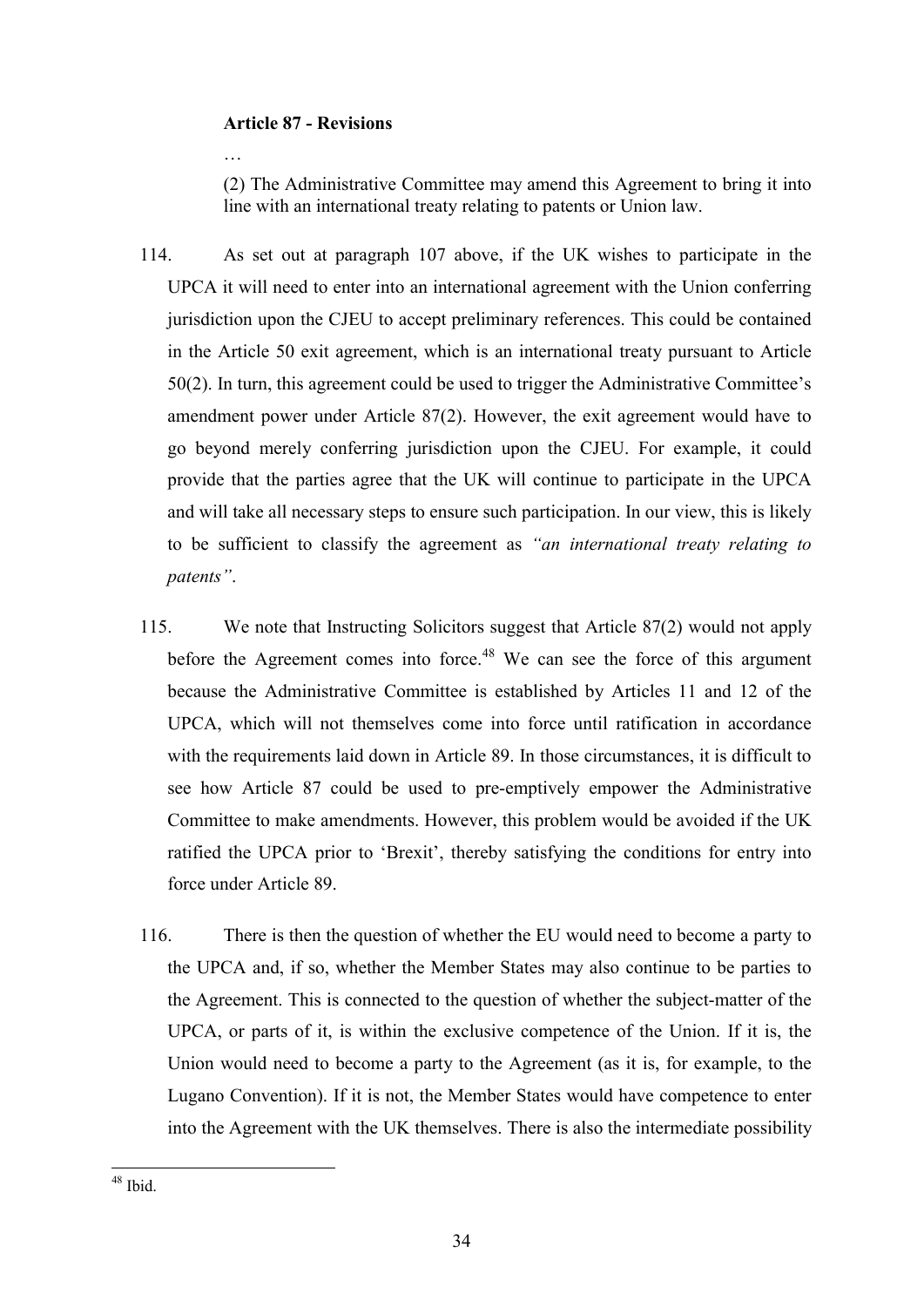of a 'mixed agreement', where the agreement contains some provisions which fall within the Union's exclusive competence and others which do not. In those circumstances, both the Union and the Member States must be parties to the Agreement.

117. The test for determining whether a Member State has competence under EU law to enter into an international agreement is set out set out in Article 3(2) TFEU:

> "The Union shall … have exclusive competence for the conclusion of an international agreement when its conclusion … is necessary to enable the Union to exercise its internal competence, or insofar as its conclusion may affect common rules or alter their scope."

- 118. The question is therefore whether the UPCA *"affects"* any existing rules laid down by the Union or *"alters their scope"*. In our view, it is difficult to see how the UPCA satisfies this test. It does not purport to amend any EU rules or alter their scope. It simply requires the UPCA to apply those rules.<sup>49</sup>
- 119. However, we consider that the question of whether the UPCA affects existing Community rules, and therefore falls within Article 3(2) TFEU, ultimately does not matter for two reasons. First, it is beyond doubt that some parts of the Agreement do not affect such rules, with the consequence that the UPCA may be entered into by Member States, as well as the Union, in the form of a 'mixed agreement'. Second, the Union will in any event need to be a party to the Agreement because this will enable the CJEU, as an EU institution, to accept preliminary references from divisions of the UPC which are situated in non-Member States. Ultimately, we therefore consider that both the EU and the Member States would need to be party to the amended Agreement.
- 120. The position is the same regarding the UPR. If the UK decided to remain within the unitary patent regime established by the UPR, it would need to enter into an international agreement both with the Member States and the Union, because such an agreement would clearly overlap with the existing regime set out in the UPR.

<sup>&</sup>lt;sup>49</sup> Although we note that the Commission took the opposite view in its Interim Legal Opinion dated 1 February 2007.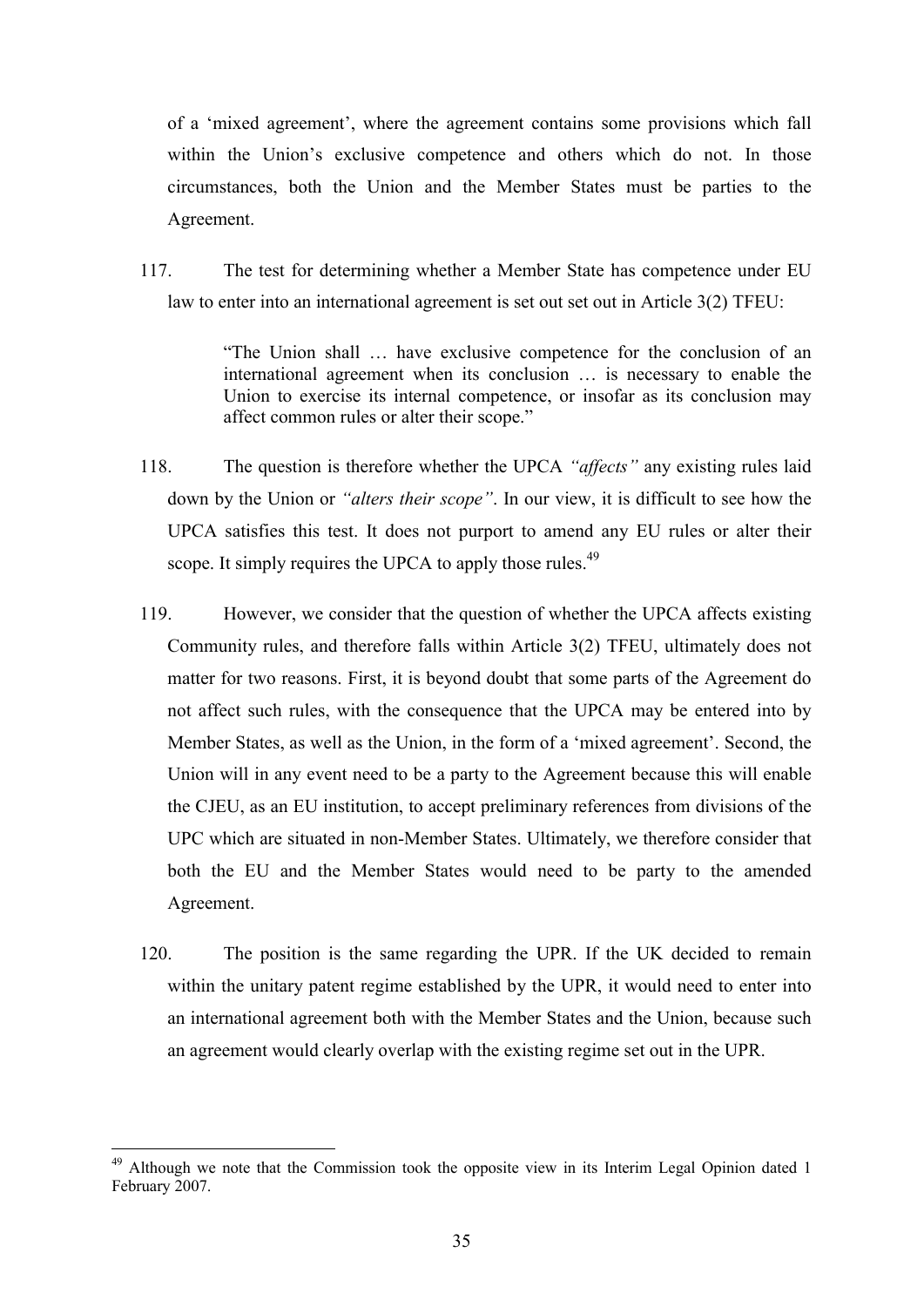# *iii) Question 3: What would the UK have to sign up to in the field of patent law and more widely?*

- 121. We have already addressed this question in our responses to questions 1 and 2. In outline, the UK would have to sign up to the application of EU law in its entirety as regards the functions of the UPC, including in particular (i) the supremacy of EU law over national laws; (ii) the possibility of damages and infringement actions against the UK for breaches of EU law by the UPC; and (iii) the requirement for the London divisions of the UPC to make preliminary references to the CJEU in accordance with the same conditions as Article 267 TFEU.
- 122. The UK would also have to sign up to an appropriate jurisdiction and enforcement regime. Whilst we do not consider this to be a condition precedent to the constitutional ability of the UK to participate in the UPCA, it is difficult to see how the regime could function effectively without a proper regime requiring the jurisdiction of the UPC to be respected, and its judgments to be enforced, in place.

# *iv) Question 4: Does it make a difference if the UK joins the EEA?*

123. Our advice does not depend upon whether the UK joins the EEA. Provided that the UK signs up to sufficient safeguards to protect EU constitutional principles, as detailed in our response to question 1b above, we consider that it could legally participate in the UPCA. Membership of the EEA is neither a necessary or sufficient condition of those requirements being met.

# *v) Question 5: Is it necessary or possible to obtain an opinion from the CJEU?*

- 124. By their fifth question, Instructing Solicitors ask whether it would be necessary or possible to obtain an opinion from the CJEU on the legality of an amended UPC Agreement.
- 125. There would be obvious benefits of obtaining such an opinion prior to the entry into force of the Agreement in terms of legal certainty for patent holders.<sup>50</sup>

 $50$  Although we note that in Opinion 1/09 there was a delay of approximately 20 months between the Commission's request for an opinion on 6 July 2009 and the CJEU handing down its judgment on 8 March 2011.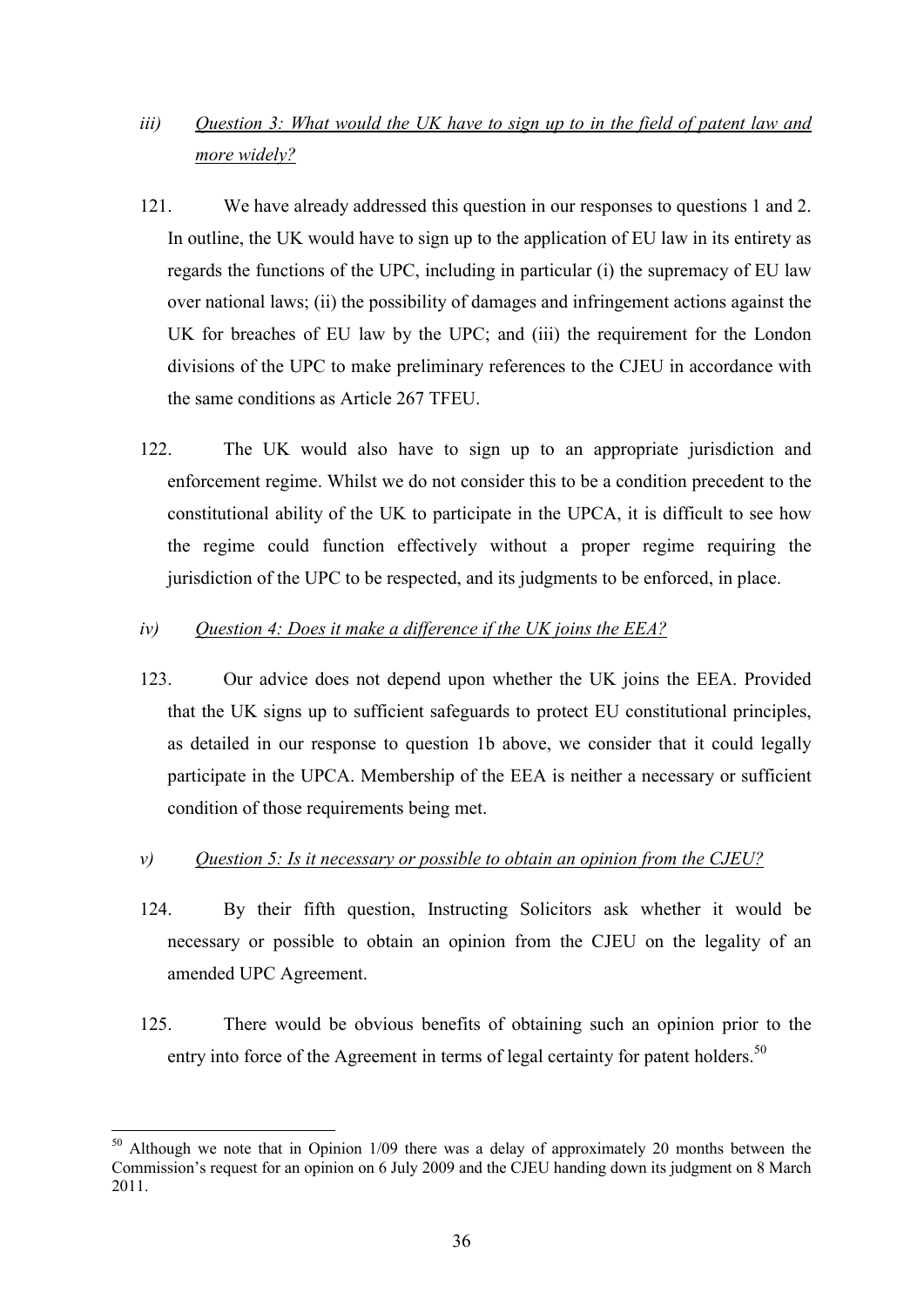126. The CJEU's power to pre-emptively consider the legality of international agreements is set out in Article 218(11) TFEU, which provides:

> "A Member State, the European Parliament, the Council or the Commission may obtain the opinion of the Court of Justice as to whether an agreement envisaged is compatible with the Treaties. Where the opinion of the Court is adverse, the agreement envisaged may not enter into force unless it is amended or the Treaties are revised."

- 127. The word *"agreement"* must be read in the context of Article 218(1), which refers to *"agreements between the Union and third countries or international organisations"*. In our view, it follows that it would only be possible to obtain a preemptive opinion on the legality of the UPCA if the Union were made a party to the envisaged Agreement. In this respect, we agree with the view taken by the Commission. $51$
- 128. As regards Instructing Solicitors' specific question about the effect of a finding by the CJEU that the UPCA is unlawful,  $52$  we note that the CJEU has the power to make prospective findings of illegality (Case 43/75 *Defrenne v Sabena* [1976] 2 CMLR 98 at [69]). This power may be exercised where a retrospective ruling would give rise to *"serious economic repercussions"* relating to a *"large number of legal relationships entered into in good faith"* (ibid). In our view, it is likely (although not entirely certain) that the CJEU would make any adverse finding of illegality relating to the UPCA prospective, such that the validity of previous and pending proceedings would not be compromised.

# *vi) Question 6: What will happen if the UK ratifies the UPCA without amendment and then leaves the EU?*

- 129. By their final question, Instructing Solicitors ask what the consequences would be if the UK ratified the UPCA, without amendment, whilst it was still a Member State, and subsequently left the EU. Essentially, this question concerns the downside risks of ratifying the Agreement prior to 'Brexit'.
- 130. In our view, the immediate consequence of 'Brexit' in these circumstances would be that the UK would no longer qualify as a *"Contracting Member State"*

<sup>1</sup>  $51$  See Instructions, p.17.

 $52$  Instructions, p.17.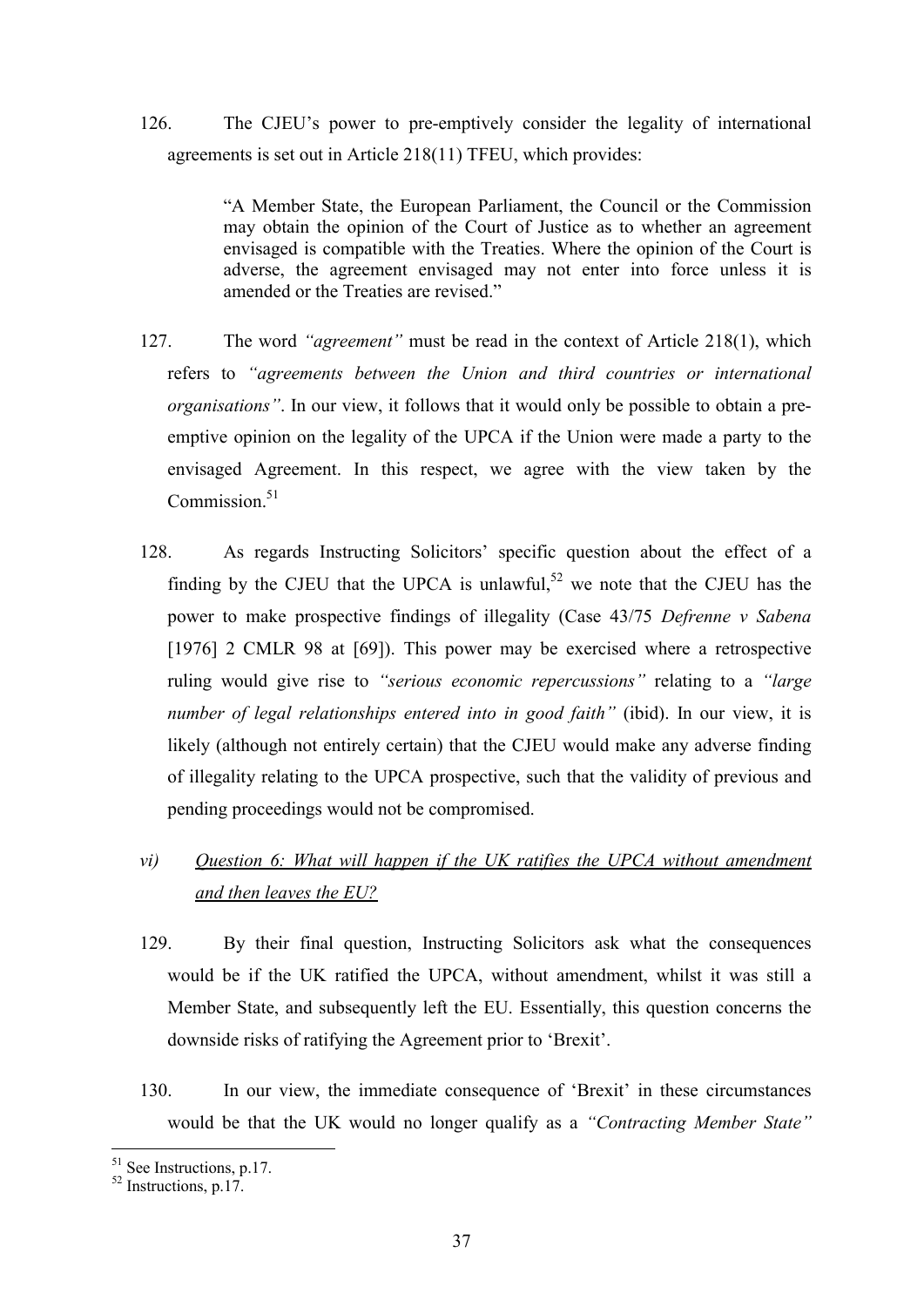within the meaning of Article 2(c) of the UPCA. It would therefore no longer be subject to the obligations imposed on *"Contracting Member States"* in the Agreement, and could no longer operate any local or regional divisions of the Court in its territory. 53

- 131. Interestingly, there is no textual requirement in the Agreement for the host state of a section of the Central Court to be a "Contracting Member State".<sup>54</sup> However, if the UPC continued to function as though the London section of the central court remained operational, the EU Member States would be exposed to the risk of infringement proceedings by the Commission because the UK, as a non-Member State, would no longer be subject to the EU law safeguards contained in the Agreement.<sup>55</sup>
- 132. In our view, the most likely consequence of 'Brexit' is therefore that any divisions of the UPC situated in the UK would have to cease operating.
- 133. The question then arises what the consequences would be of the UK leaving the UPCA after the UK divisions of the Court have already begun to operate. It is difficult to give a confident answer to this question because it depends upon a number of imponderables, such as whether the UK implements domestic legislation to protect accrued rights, and whether amendments are made by the remaining UPCA Contracting Member States to re-allocate cases pending before the UK divisions of the Court to other divisions. As our Instructions observe, these are essentially matters of detail for the UK to negotiate as part of its exit arrangements.

# **D. Summary**

<u>.</u>

134. In summary, our opinions are as follows:

<sup>53</sup> Pursuant to Article 7(3) of the Agreement, local divisions may only be set up in *"Contracting Member States"*.

<sup>54</sup> See Article 7(2), which provides that *"The central division shall have its seat in Paris, with section in London and Munich"*.

<sup>&</sup>lt;sup>55</sup> Our Instructions ask whether the UPCA would become 'void' from an EU law perspective upon the departure of the UK from the EU. In our view, this is the wrong question. The UPCA is not part of EU law and therefore could not be struck down by the CJEU. Instead, the CJEU may make a finding of infringement against the participating Member States, which in effect would force those Member States either to cease operating the Agreement, or to amend the Agreement such that it no longer involved the allocation of cases to the UK.